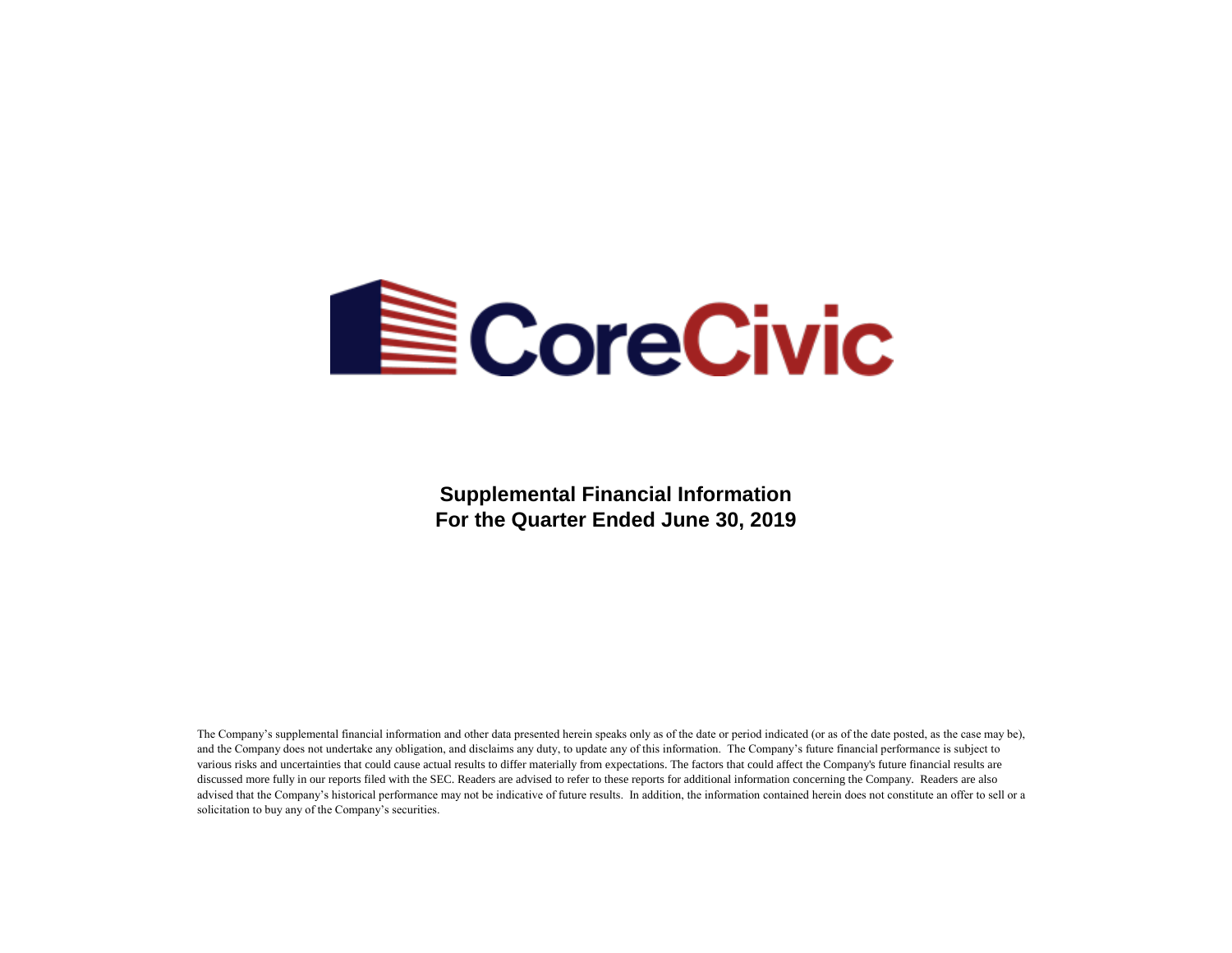# **CoreCivic, Inc.**

## **Supplemental Financial Information For the Quarter Ended June 30, 2019**

## **TABLE OF CONTENTS**

| Consolidated Balance Sheets 2                                                                                                                                                                                                                            |  |
|----------------------------------------------------------------------------------------------------------------------------------------------------------------------------------------------------------------------------------------------------------|--|
| Consolidated Statements of Operations <b>Consolidated Statements</b> of Operations <b>Consolidated Statements</b> of Operations <b>Consolidated Statements</b> of Operations <b>Consolidated Statements</b> of Operations <b>Consolidated Statements</b> |  |
| Reconciliation of Basic to Diluted Earnings Per Share ————————————————————4                                                                                                                                                                              |  |
|                                                                                                                                                                                                                                                          |  |
| Funds From Operations 6                                                                                                                                                                                                                                  |  |
| Selected Financial Information 2008 2012 2022 2023 2024 2022 2023 2024 2022 2023 2024 2022 2023 2024 2022 2023                                                                                                                                           |  |
| Segment Data 9                                                                                                                                                                                                                                           |  |
| Analysis of Outstanding Debt 10                                                                                                                                                                                                                          |  |
| Selected Operating Ratios 211                                                                                                                                                                                                                            |  |
| Partner Information 22                                                                                                                                                                                                                                   |  |
| Facility Portfolio — 13                                                                                                                                                                                                                                  |  |

Damon T. Hininger, President and Chief Executive Officer David M. Garfinkle, Chief Financial Officer 5501 Virginia Way Brentwood, TN 37027 Tel.: (615) 263-3000 Fax: (615) 263-3010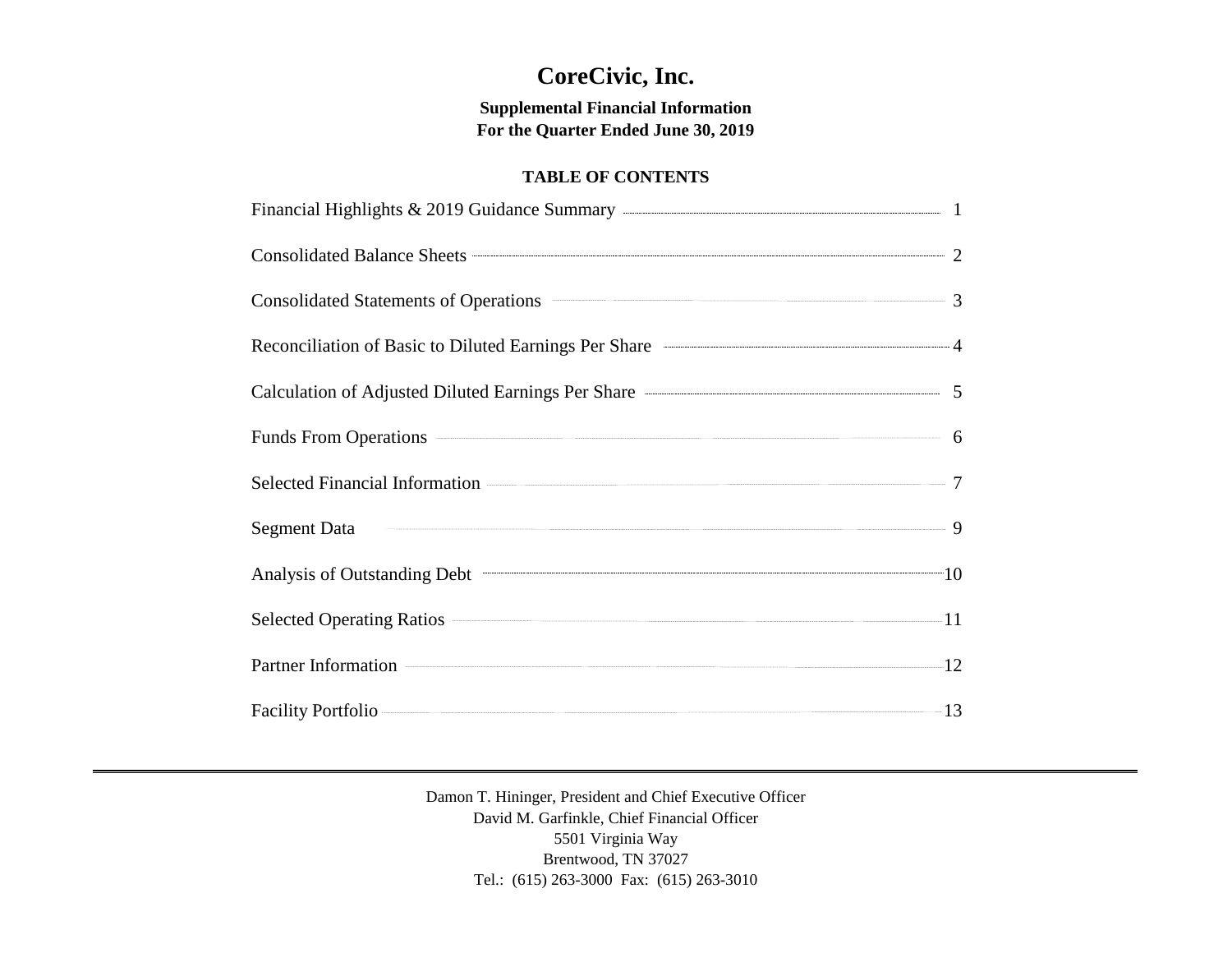#### **FINANCIAL HIGHLIGHTS**

#### (Unaudited and amounts in thousands, except per share amounts)

1 of 19

|                                    | <b>For the Three Months Ended</b><br><b>June 30,</b> |      |    |      |    | For the Six Months Ended<br><b>June 30,</b> |               |      |  |
|------------------------------------|------------------------------------------------------|------|----|------|----|---------------------------------------------|---------------|------|--|
|                                    |                                                      | 2019 |    | 2018 |    | 2019                                        |               | 2018 |  |
| <b>Adjusted Diluted EPS</b>        | \$                                                   | 0.47 | \$ | 0.36 | S  | 0.89                                        | S.            | 0.68 |  |
| <b>Normalized FFO Per Share</b>    | \$                                                   | 0.69 | \$ | 0.57 | \$ | 1.33                                        | \$            | 1.10 |  |
| <b>AFFO Per Share</b>              | \$                                                   | 0.67 | \$ | 0.55 | \$ | 1.30                                        | <sup>\$</sup> | 1.05 |  |
| <b>Debt Leverage</b>               |                                                      | 3.6x |    | 3.6x |    | 3.6x                                        |               | 3.7x |  |
| <b>Fixed Charge Coverage Ratio</b> |                                                      | 5.3x |    | 5.6x |    | 5.2x                                        |               | 5.1x |  |

|                                                        |               |         | Q3 2019 |                 | Full Year 2019            |          |                           |                 |  |  |
|--------------------------------------------------------|---------------|---------|---------|-----------------|---------------------------|----------|---------------------------|-----------------|--|--|
|                                                        |               | Low-End |         | <b>High-End</b> |                           | Low-End  |                           | <b>High-End</b> |  |  |
| Net income                                             | <sup>\$</sup> | 39,500  | \$      | 41,500          | \$                        | 186,350  | \$                        | 191,100         |  |  |
| Expenses associated with mergers and acquisitions      |               | 1,000   |         | 1,000           |                           | 2,500    |                           | 2,500           |  |  |
| Asset impairments                                      |               |         |         |                 |                           | 4,700    |                           | 4,700           |  |  |
| Start-up expenses                                      |               | 4,000   |         | 4,000           |                           | 6,800    |                           | 6,800           |  |  |
| Adjusted net income                                    | \$            | 44,500  | \$      | 46,500          | \$                        | 200,350  | $\mathbb S$               | 205,100         |  |  |
| Net income                                             | \$            | 39,500  | \$      | 41,500          | \$                        | 186,350  | \$                        | 191,100         |  |  |
| Depreciation and amortization of real estate assets    |               | 27,000  |         | 27,000          |                           | 107,250  |                           | 107,250         |  |  |
| Impairment of real estate assets                       |               |         |         |                 |                           | 4,400    |                           | 4,400           |  |  |
| Gain on sale of real estate assets                     |               |         |         |                 |                           | (300)    |                           | (300)           |  |  |
| <b>Funds From Operations</b>                           | $\mathbb{S}$  | 66,500  | \$      | 68,500          | \$                        | 297,700  | $\mathcal{S}$             | 302,450         |  |  |
| Expenses associated with mergers and acquisitions      |               | 1,000   |         | 1,000           |                           | 2,500    |                           | 2,500           |  |  |
| Start-up expenses                                      |               | 4,000   |         | 4,000           |                           | 6,800    |                           | 6,800           |  |  |
| Goodwill and other impairments                         |               |         |         |                 |                           | 300      |                           | 300             |  |  |
| Normalized Funds From Operations                       | \$            | 71,500  | \$      | 73,500          | \$                        | 307,300  | $\$\,$                    | 312,050         |  |  |
| Maintenance capital expenditures on real estate assets |               | (7,500) |         | (8,000)         |                           | (30,500) |                           | (30,500)        |  |  |
| Stock-based compensation and non-cash interest         |               | 5,350   |         | 5,350           |                           | 20,250   |                           | 20,250          |  |  |
| Other non-cash revenue and expenses                    |               | 1,500   |         | 1,500           |                           | 5,000    |                           | 5,000           |  |  |
| <b>Adjusted Funds From Operations</b>                  | \$            | 70,850  | \$      | 72,350          | \$                        | 302,050  | $\boldsymbol{\mathsf{S}}$ | 306,800         |  |  |
| <b>Diluted EPS</b>                                     | \$            | 0.33    | \$      | 0.35            | \$                        | 1.56     | \$                        | 1.60            |  |  |
| <b>Adjusted EPS</b>                                    | \$            | 0.37    | \$      | 0.39            | \$                        | 1.68     | \$                        | 1.72            |  |  |
| FFO per diluted share                                  | \$            | 0.56    | \$      | 0.57            | \$                        | 2.50     | \$                        | 2.54            |  |  |
| Normalized FFO per diluted share                       | \$            | 0.60    | \$      | 0.62            | \$                        | 2.58     | \$                        | 2.62            |  |  |
| Adjusted Funds From Operations per diluted share       | \$            | 0.59    | \$      | 0.61            | \$                        | 2.53     | \$                        | 2.57            |  |  |
| Net income                                             | \$            | 39,500  | \$      | 41,500          | \$                        | 186,350  | \$                        | 191,100         |  |  |
| Interest expense                                       |               | 21,500  |         | 21,000          |                           | 86,750   |                           | 86,250          |  |  |
| Depreciation and amortization                          |               | 36,500  |         | 36,500          |                           | 144,000  |                           | 144,000         |  |  |
| Income tax expense                                     |               | 2,250   |         | 1,750           |                           | 9,000    |                           | 8,500           |  |  |
| <b>EBITDA</b>                                          | $\mathbb{S}$  | 99,750  | \$      | 100,750         | \$                        | 426,100  | $\boldsymbol{\mathsf{S}}$ | 429,850         |  |  |
| Expenses associated with mergers and acquisitions      |               | 1,000   |         | 1,000           |                           | 2,500    |                           | 2,500           |  |  |
| Start-up expenses                                      |               | 4,000   |         | 4,000           |                           | 6,800    |                           | 6,800           |  |  |
| Asset impairments                                      |               |         |         |                 |                           | 4,700    |                           | 4,700           |  |  |
| <b>Adjusted EBITDA</b>                                 | \$            | 104,750 | \$      | 105,750         | $\mathbb{S}$              | 440,100  | $\mathbb{S}$              | 443,850         |  |  |
| <b>Capital Expenditures</b>                            |               |         |         |                 |                           |          |                           |                 |  |  |
| Prison construction & land acquisitions                |               |         |         |                 | \$                        | 125,000  | \$                        | 130,000         |  |  |
| Maintenance on real estate assets                      |               |         |         |                 |                           | 30,500   |                           | 30,500          |  |  |
| Information technology and other assets                |               |         |         |                 |                           | 26,000   |                           | 31,000          |  |  |
| Corporate office relocation                            |               |         |         |                 |                           | 5,800    |                           | 5,800           |  |  |
| Total capital expenditures                             |               |         |         |                 | $\boldsymbol{\mathsf{S}}$ | 187,300  | $\mathbb{S}$              | 197,300         |  |  |

#### **GUIDANCE SUMMARY**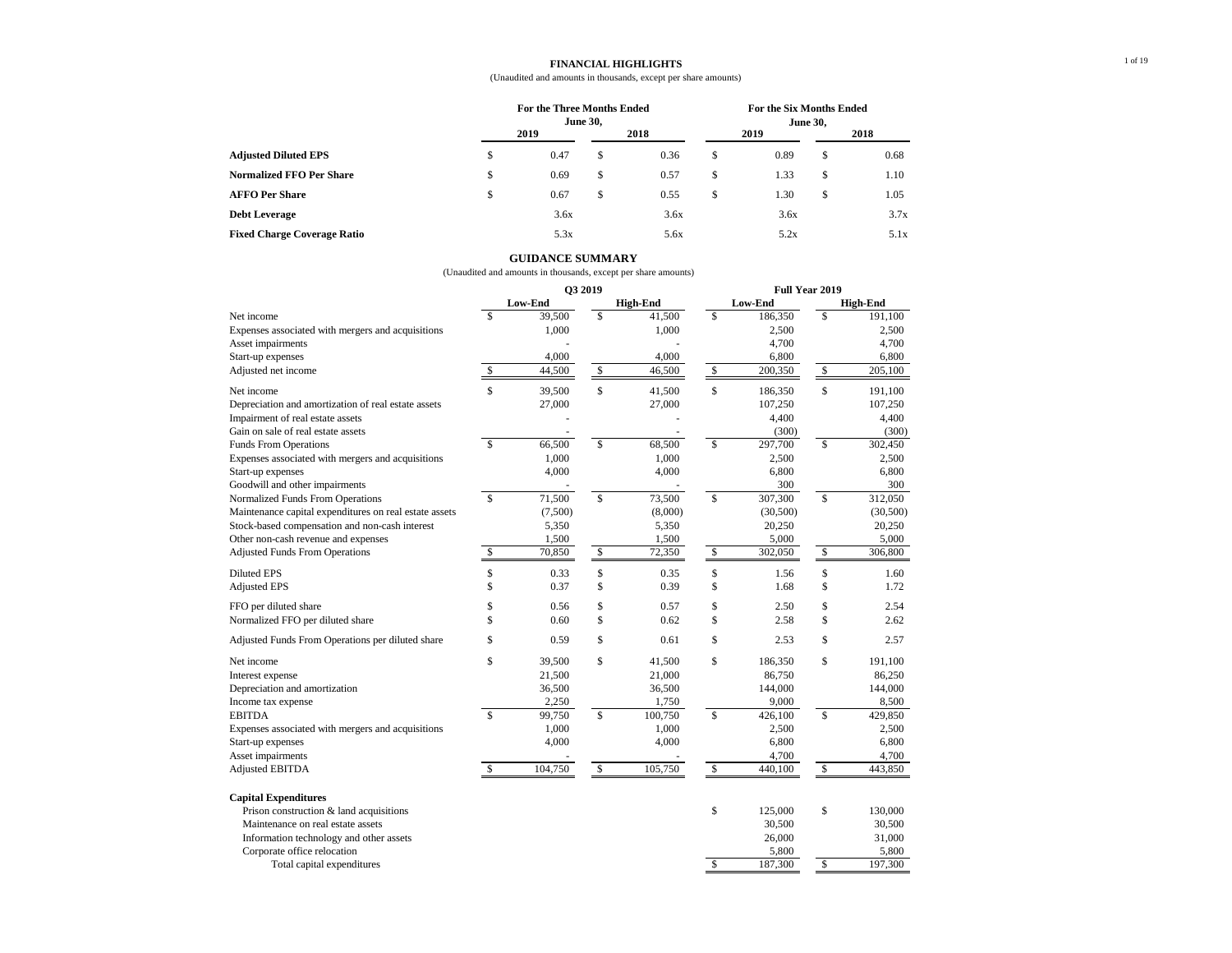#### **CONSOLIDATED BALANCE SHEETS**

|                                             | <b>June 30,</b> | March 31,               | December 31,                       | September 30,           | <b>June 30,</b>         |
|---------------------------------------------|-----------------|-------------------------|------------------------------------|-------------------------|-------------------------|
| <b>ASSETS</b>                               | 2019            | 2019                    | 2018                               | 2018                    | 2018                    |
| Cash and cash equivalents                   | \$<br>56,745    | $\mathcal{S}$<br>20,499 | $\overline{\mathcal{S}}$<br>52,802 | $\sqrt$<br>93,625       | $\mathcal{S}$<br>71,368 |
| Restricted cash                             | 30,150          | 32,901                  | 21,335                             | 11,103                  | 5,163                   |
| Accounts receivable, net of allowance       | 272,423         | 273,567                 | 270,597                            | 234,162                 | 217,857                 |
| Prepaid expenses and other current assets   | 32,791          | 28,364                  | 28,791                             | 27,965                  | 32,401                  |
| Assets held for sale                        |                 |                         |                                    |                         | 12,600                  |
| Total current assets                        | 392,109         | 355,331                 | 373,525                            | 366,855                 | 339,389                 |
| Real estate and related assets:             |                 |                         |                                    |                         |                         |
| Property and equipment, net                 | 2,824,029       | 2,794,767               | 2,830,589                          | 2,774,677               | 2,550,121               |
| Other real estate assets                    | 242,073         | 244,479                 | 247,223                            | 249,286                 | 252,025                 |
| Goodwill                                    | 48,169          | 48,169                  | 48,169                             | 43,996                  | 43,996                  |
| Non-current deferred tax assets             | 18,858          | 13,807                  | 14,947                             | 14,309                  | 11,531                  |
| Other assets                                | 213,653         | 213,827                 | 141,207                            | 134,909                 | 95,715                  |
| Total assets                                | 3,738,891       | 3,670,380<br>\$         | 3,655,660<br>\$                    | 3,584,032<br>-S         | 3,292,777<br>\$         |
| <b>LIABILITIES AND STOCKHOLDERS' EQUITY</b> |                 |                         |                                    |                         |                         |
| Accounts payable and accrued expenses       | \$<br>330,449   | $\mathbb{S}$<br>330,617 | \$<br>352,275                      | $\mathbb{S}$<br>309,064 | \$<br>278,128           |
| Current portion of long-term debt, net      | 341,152         | 15,448                  | 14,121                             | 12,795                  | 6,193                   |
| Total current liabilities                   | 671,601         | 346,065                 | 366,396                            | 321,859                 | 284,321                 |
| Long-term debt, net                         | 1,569,118       | 1,828,114               | 1,787,555                          | 1,752,185               | 1,487,781               |
| Deferred revenue                            | 19,286          | 22,694                  | 26,102                             | 29,510                  | 32,918                  |
| Other liabilities                           | 96,295          | 91,093                  | 60,548                             | 58,403                  | 59,839                  |
| <b>Total liabilities</b>                    | 2,356,300       | 2,287,966               | 2,240,601                          | 2,161,957               | 1,864,859               |
| Commitments and contingencies               |                 |                         |                                    |                         |                         |
| Common stock - \$0.01 par value             | 1,191           | 1,191                   | 1,187                              | 1,187                   | 1,185                   |
| Additional paid-in capital                  | 1,812,611       | 1,808,147               | 1,807,202                          | 1,803,903               | 1,799,632               |
| Accumulated deficit                         | (431,211)       | (426, 924)              | (393, 330)                         | (383,015)               | (372, 899)              |
| Total stockholders' equity                  | 1,382,591       | 1,382,414               | 1,415,059                          | 1,422,075               | 1,427,918               |
| Total liabilities and stockholders' equity  | 3,738,891<br>æ. | 3,670,380<br>\$         | 3,655,660<br>\$                    | 3,584,032<br>\$         | 3,292,777<br>\$         |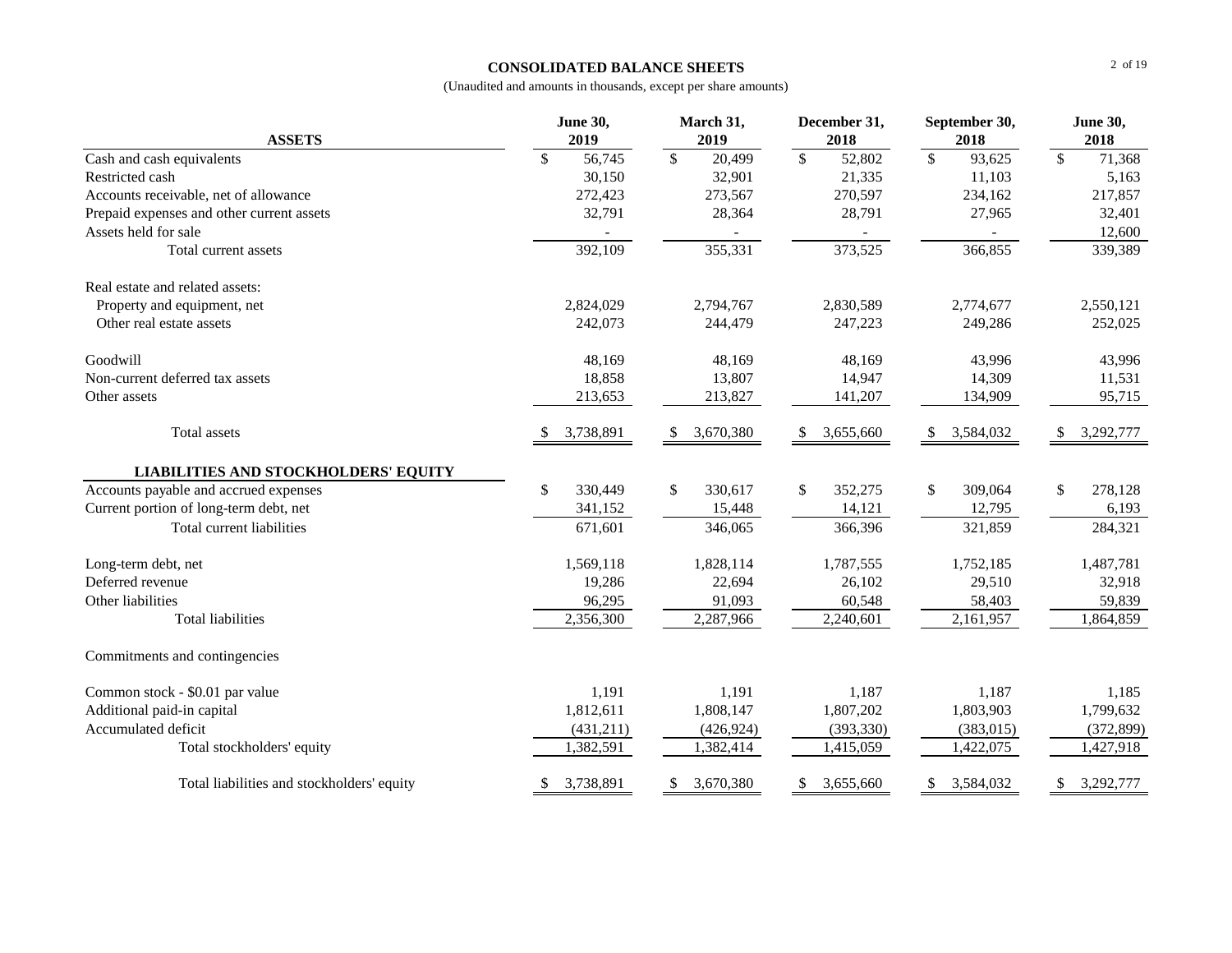#### **CONSOLIDATED STATEMENTS OF OPERATIONS**

|                                                        |               | For the Three Months Ended |                 |          |              |                 | For the Six Months Ended |                     |  |  |
|--------------------------------------------------------|---------------|----------------------------|-----------------|----------|--------------|-----------------|--------------------------|---------------------|--|--|
|                                                        |               |                            | <b>June 30,</b> |          |              | <b>June 30,</b> |                          |                     |  |  |
|                                                        |               | 2019                       |                 | 2018     |              | 2019            |                          | 2018                |  |  |
| <b>REVENUE:</b>                                        |               |                            |                 |          |              |                 |                          |                     |  |  |
| Safety                                                 | \$            | 440,410                    | $\$\,$          | 413,208  | \$           | 874,728         |                          | 817,706             |  |  |
| Community                                              |               | 30,706                     |                 | 24,718   |              | 61,272          |                          | 49,518              |  |  |
| Properties                                             |               | 19,143                     |                 | 12,001   |              | 38,255          |                          | 23,616              |  |  |
| Other                                                  |               | 35                         |                 | 2        |              | 103             |                          | $\overline{5}$      |  |  |
| Total revenue                                          |               | 490,294                    |                 | 449,929  |              | 974,358         |                          | 890,845             |  |  |
| <b>EXPENSES:</b>                                       |               |                            |                 |          |              |                 |                          |                     |  |  |
| Operating:                                             |               |                            |                 |          |              |                 |                          |                     |  |  |
| Safety                                                 |               | 316,995                    |                 | 298,469  |              | 633,590         |                          | 594,972             |  |  |
| Community                                              |               | 23,086                     |                 | 18,757   |              | 46,582          |                          | 38,124              |  |  |
| Properties                                             |               | 5,495                      |                 | 3,172    |              | 11,147          |                          | 6,286               |  |  |
| Other                                                  |               | 103                        |                 | 141      |              | 192             |                          | 308                 |  |  |
| Total operating expenses                               |               | 345,679                    |                 | 320,539  |              | 691,511         |                          | 639,690             |  |  |
| General and administrative                             |               | 33,364                     |                 | 27,538   |              | 62,809          |                          | 52,509              |  |  |
| Depreciation and amortization                          |               | 35,591                     |                 | 38,560   |              | 71,114          |                          | 76,649              |  |  |
| Asset impairments                                      |               | 4,706                      |                 | 1,580    |              | 4,706           |                          | 1,580               |  |  |
|                                                        |               | 419,340                    |                 | 388,217  |              | 830,140         |                          | 770,428             |  |  |
| <b>OPERATING INCOME</b>                                |               | 70,954                     |                 | 61,712   |              | 144,218         |                          | 120,417             |  |  |
| <b>OTHER (INCOME) EXPENSE:</b>                         |               |                            |                 |          |              |                 |                          |                     |  |  |
| Interest expense, net                                  |               | 20,662                     |                 | 19,038   |              | 42,098          |                          | 38,074              |  |  |
| Expenses associated with debt refinancing transactions |               |                            |                 | 1,016    |              |                 |                          | 1,016               |  |  |
| Other (income) expense                                 |               | (258)                      |                 | 33       |              | (254)           |                          | (10)                |  |  |
|                                                        |               | 20,404                     |                 | 20,087   |              | 41,844          |                          | $\overline{39,080}$ |  |  |
| <b>INCOME BEFORE INCOME TAXES</b>                      |               | 50,550                     |                 | 41,625   |              | 102,374         |                          | 81,337              |  |  |
| Income tax expense                                     |               | (1,972)                    |                 | (2, 428) |              | (4, 456)        |                          | (4,363)             |  |  |
| <b>NET INCOME</b>                                      | S             | 48,578                     | \$              | 39,197   | \$           | 97,918          | \$                       | 76,974              |  |  |
| <b>BASIC EARNINGS PER SHARE</b>                        | <sup>\$</sup> | 0.41                       | \$              | 0.33     | $\mathbb{S}$ | 0.82            |                          | $0.65\,$            |  |  |
|                                                        |               |                            |                 |          |              |                 |                          |                     |  |  |
| <b>DILUTED EARNINGS PER SHARE</b>                      | \$            | 0.41                       | \$              | 0.33     | S            | 0.82            |                          | 0.65                |  |  |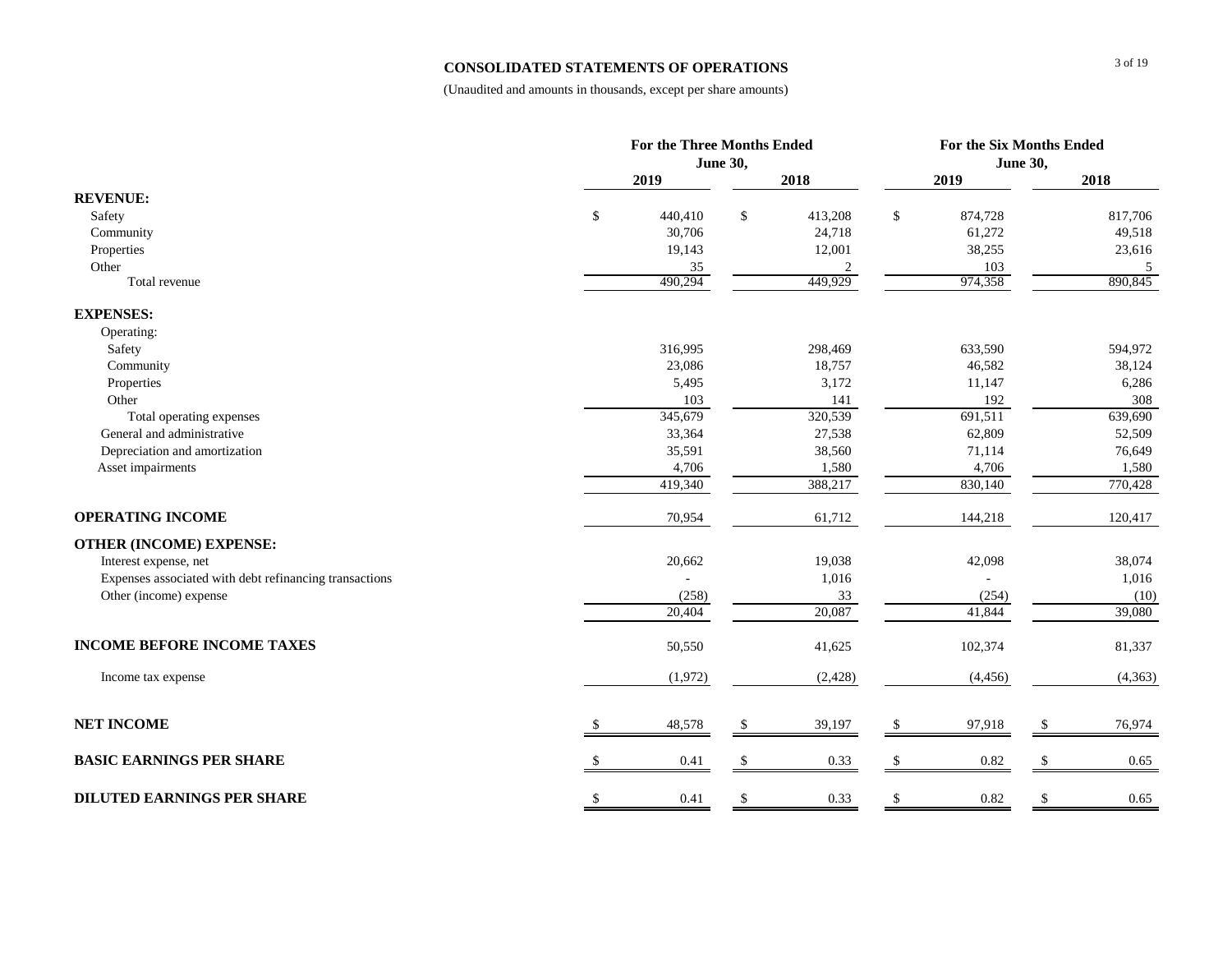#### **RECONCILIATION OF BASIC TO DILUTED EARNINGS PER SHARE**

|                                                         | <b>For the Three Months Ended</b> |         | <b>For the Six Months Ended</b> |         |  |         |  |  |
|---------------------------------------------------------|-----------------------------------|---------|---------------------------------|---------|--|---------|--|--|
|                                                         | <b>June 30,</b>                   |         | <b>June 30,</b>                 |         |  |         |  |  |
|                                                         | 2019                              | 2018    |                                 | 2019    |  | 2018    |  |  |
| Basic:                                                  |                                   |         |                                 |         |  |         |  |  |
| Net income                                              | 48,578                            | 39,197  |                                 | 97,918  |  | 76,974  |  |  |
| Diluted:                                                |                                   |         |                                 |         |  |         |  |  |
| Net income                                              | 48,578                            | 39,197  |                                 | 97,918  |  | 76,974  |  |  |
| Basic:                                                  |                                   |         |                                 |         |  |         |  |  |
| Weighted average common shares outstanding-basic        | 119,080                           | 118,546 |                                 | 119,026 |  | 118,501 |  |  |
| Diluted:                                                |                                   |         |                                 |         |  |         |  |  |
| Weighted average common shares outstanding-basic        | 119,080                           | 118,546 |                                 | 119,026 |  | 118,501 |  |  |
| Effect of dilutive securities:                          |                                   |         |                                 |         |  |         |  |  |
| Stock options                                           | 51                                | 92      |                                 | 43      |  | 96      |  |  |
| Restricted stock-based awards                           | 131                               | 10      |                                 | 112     |  | 29      |  |  |
| Weighted average shares and assumed conversions-diluted | 119,262                           | 118,648 |                                 | 119,181 |  | 118,626 |  |  |
| Basic earnings per share                                | 0.41                              | 0.33    |                                 | 0.82    |  | 0.65    |  |  |
| Diluted earnings per share                              | 0.41                              | 0.33    |                                 | 0.82    |  | 0.65    |  |  |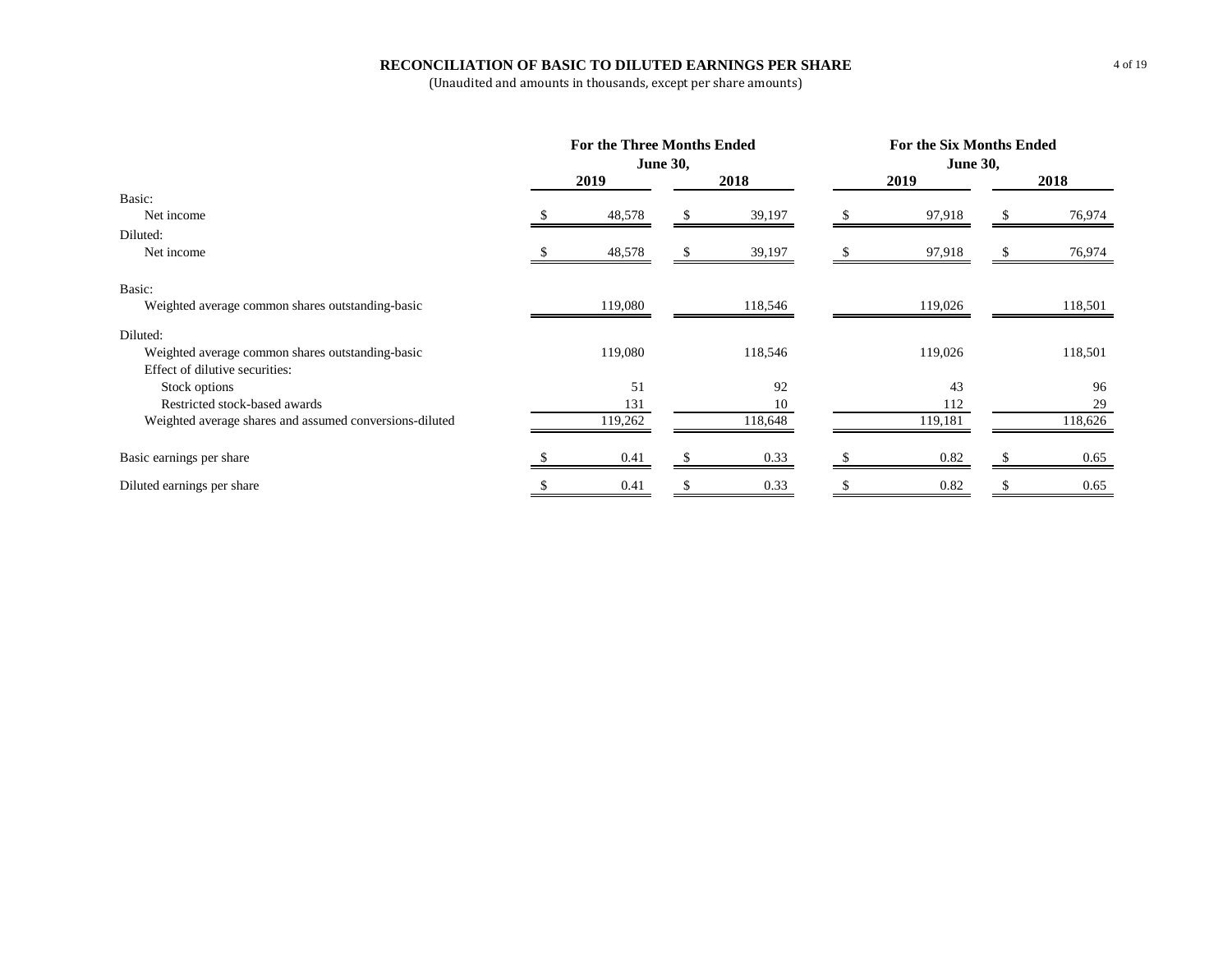#### **CALCULATION OF ADJUSTED DILUTED EARNINGS PER SHARE**

|                                                           |    | For the Three Months Ended<br><b>June 30,</b> |    |         |    |         | For the Six Months Ended<br><b>June 30,</b> |                          |  |  |
|-----------------------------------------------------------|----|-----------------------------------------------|----|---------|----|---------|---------------------------------------------|--------------------------|--|--|
|                                                           |    | 2019                                          |    | 2018    |    | 2019    |                                             | 2018                     |  |  |
| Net Income                                                | \$ | 48,578                                        | \$ | 39,197  | \$ | 97,918  | \$                                          | 76,974                   |  |  |
| Special items:                                            |    |                                               |    |         |    |         |                                             |                          |  |  |
| Expenses associated with debt refinancing transactions    |    | $\overline{\phantom{a}}$                      |    | 1,016   |    |         |                                             | 1,016                    |  |  |
| Expenses associated with mergers and acquisitions         |    | 438                                           |    | 821     |    | 874     |                                             | 1,339                    |  |  |
| Start-up expenses                                         |    | 2,687                                         |    |         |    | 2,687   |                                             | $\overline{\phantom{a}}$ |  |  |
| Asset impairments                                         |    | 4,706                                         |    | 1,580   |    | 4,706   |                                             | 1,580                    |  |  |
| Diluted adjusted net income                               |    | 56,409                                        |    | 42,614  |    | 106,185 |                                             | 80,909                   |  |  |
| Weighted average common shares outstanding - basic        |    | 119,080                                       |    | 118,546 |    | 119,026 |                                             | 118,501                  |  |  |
| Effect of dilutive securities:                            |    |                                               |    |         |    |         |                                             |                          |  |  |
| Stock options                                             |    | 51                                            |    | 92      |    | 43      |                                             | 96                       |  |  |
| Restricted stock-based awards                             |    | 131                                           |    | 10      |    | 112     |                                             | 29                       |  |  |
| Weighted average shares and assumed conversions - diluted |    | 119,262                                       |    | 118,648 |    | 119,181 |                                             | 118,626                  |  |  |
| <b>Adjusted Diluted Earnings Per Share</b>                | .S | 0.47                                          | -S | 0.36    | \$ | 0.89    | <sup>\$</sup>                               | 0.68                     |  |  |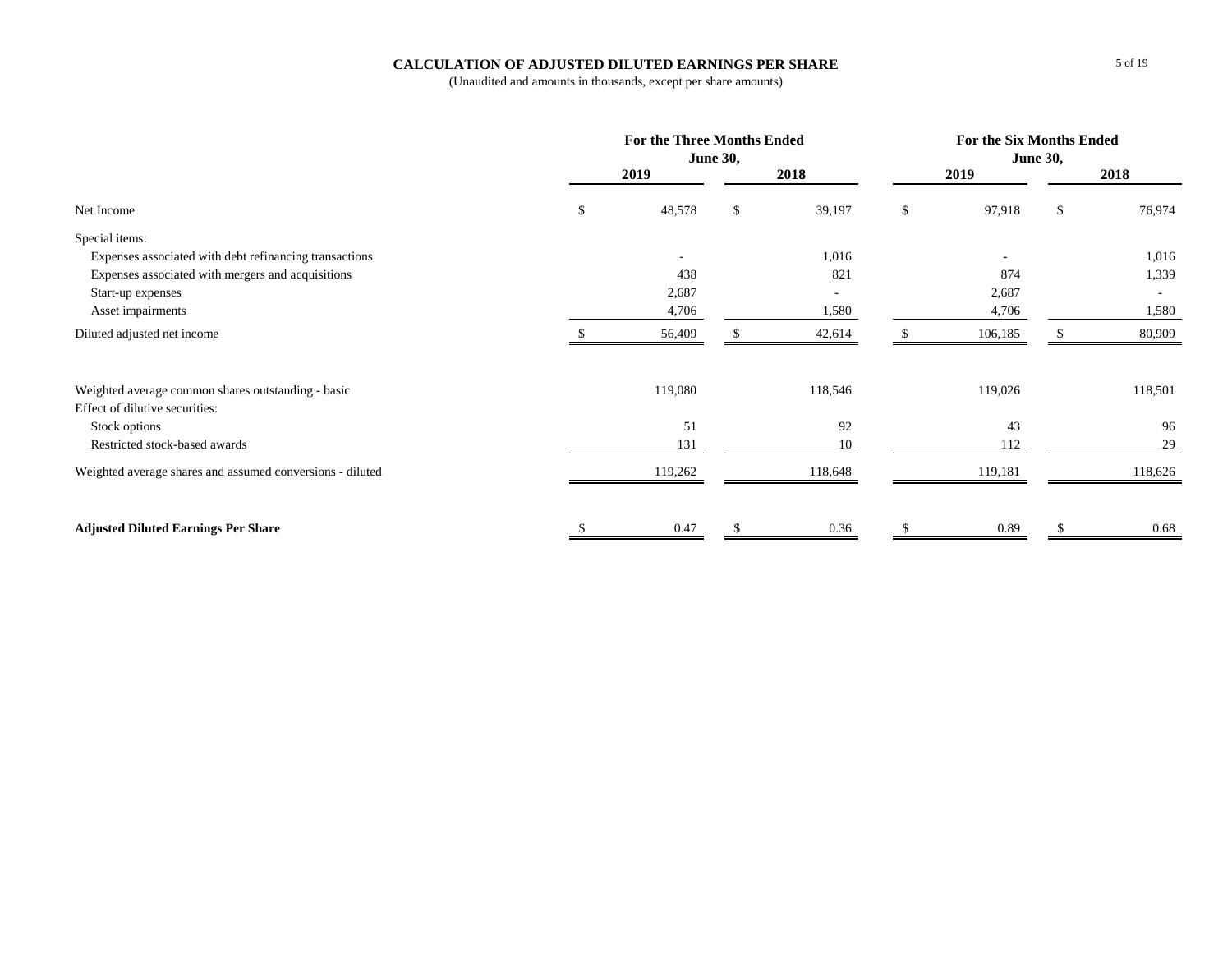#### **FUNDS FROM OPERATIONS**

(Unaudited and amounts in thousands, except per share amounts)

|                                                        | <b>For the Three Months Ended</b> |          |               |                |                 | <b>For the Six Months Ended</b> |               |           |  |  |  |
|--------------------------------------------------------|-----------------------------------|----------|---------------|----------------|-----------------|---------------------------------|---------------|-----------|--|--|--|
|                                                        | <b>June 30,</b>                   |          |               |                | <b>June 30,</b> |                                 |               |           |  |  |  |
|                                                        |                                   | 2019     |               | 2018           |                 | 2019                            |               | 2018      |  |  |  |
| <b>FUNDS FROM OPERATIONS:</b>                          |                                   |          |               |                |                 |                                 |               |           |  |  |  |
| Net income                                             | \$                                | 48,578   | \$            | 39,197         | \$              | 97,918                          | \$            | 76.974    |  |  |  |
| Depreciation and amortization of real estate assets    |                                   | 26,503   |               | 24,921         |                 | 53,102                          |               | 49,329    |  |  |  |
| Impairment of real estate assets                       |                                   | 4,428    |               | 1,580          |                 | 4,428                           |               | 1,580     |  |  |  |
| Gain on sale of real estate assets                     |                                   | (287)    |               |                |                 | (287)                           |               |           |  |  |  |
| <b>Funds From Operations</b>                           | -S                                | 79,222   | $\mathbb{S}$  | 65,698         | $\mathbb{S}$    | 155,161                         | <sup>\$</sup> | 127,883   |  |  |  |
| Expenses associated with debt refinancing transactions |                                   |          |               | 1,016          |                 |                                 |               | 1,016     |  |  |  |
| Expenses associated with mergers and acquisitions      |                                   | 438      |               | 821            |                 | 874                             |               | 1,339     |  |  |  |
| Start-up expenses                                      |                                   | 2,687    |               |                |                 | 2,687                           |               |           |  |  |  |
| Goodwill and other impairments                         |                                   | 278      |               | $\overline{a}$ |                 | 278                             |               |           |  |  |  |
| Normalized Funds From Operations                       | $\mathcal{S}$                     | 82,625   | $\mathbb{S}$  | 67,535         | $\mathbb{S}$    | 159,000                         | <sup>\$</sup> | 130,238   |  |  |  |
| Maintenance capital expenditures on real estate assets |                                   | (8, 459) |               | (6,677)        |                 | (15,004)                        |               | (13, 448) |  |  |  |
| Stock-based compensation                               |                                   | 4,256    |               | 3,980          |                 | 8,068                           |               | 7,466     |  |  |  |
| Amortization of debt costs                             |                                   | 855      |               | 814            |                 | 1,712                           |               | 1,705     |  |  |  |
| Other non-cash revenue and expenses                    |                                   | 893      |               | (887)          |                 | 1,650                           |               | (1,640)   |  |  |  |
| <b>Adjusted Funds From Operations</b>                  |                                   | 80,170   | \$            | 64,765         | S.              | 155,426                         | <sup>S</sup>  | 124,321   |  |  |  |
| FUNDS FROM OPERATIONS PER SHARE:                       |                                   |          |               |                |                 |                                 |               |           |  |  |  |
| Basic                                                  |                                   | 0.67     | \$            | 0.55           |                 | 1.30                            |               | 1.08      |  |  |  |
| Diluted                                                |                                   | 0.66     | \$            | 0.55           |                 | 1.30                            |               | 1.08      |  |  |  |
| <b>NORMALIZED FUNDS FROM OPERATIONS PER SHARE:</b>     |                                   |          |               |                |                 |                                 |               |           |  |  |  |
| Basic                                                  |                                   | 0.69     |               | 0.57           |                 | 1.34                            |               | 1.10      |  |  |  |
| Diluted                                                |                                   | 0.69     | \$.           | 0.57           |                 | 1.33                            |               | 1.10      |  |  |  |
| <b>ADJUSTED FUNDS FROM OPERATIONS PER SHARE:</b>       |                                   |          |               |                |                 |                                 |               |           |  |  |  |
| Basic                                                  |                                   | 0.67     | <sup>\$</sup> | 0.55           |                 | 1.31                            | <sup>\$</sup> | 1.05      |  |  |  |
| Diluted                                                | £.                                | 0.67     | \$            | 0.55           | \$              | 1.30                            | <sup>\$</sup> | 1.05      |  |  |  |

FFO and AFFO are widely accepted non-GAAP supplemental measures of REIT performance following the standards established by the National Association of Real Estate Investment Trusts (NAREIT). The Company believes that FFO and AFFO are important operating measures that supplement discussion and analysis of the Company's results of operations and are used to review and assess operating performance of the Company and its properties and their management teams. NAREIT defines FFO as net income computed in accordance with generally accepted accounting principles, excluding gains (or losses) from sales of property and extraordinary items, plus depreciation and amortization of real estate and impairment of depreciable real estate. Because the historical cost accounting convention used for real estate assets requires depreciation (except on land), this accounting presentation assumes that the value of real estate assets diminishes at a level rate over time. Because of the unique structure, design and use of the Company's properties, management believes that assessing performance of the Company's properties without the impact of depreciation or amortization is useful. The Company may make adjustments to FFO from time to time for certain other income and expenses that it considers non-recurring, infrequent or unusual, even though such items may require cash settlement, because such items do not reflect a necessary component of the ongoing operations of the Company. Even though expenses associated with mergers and acquisitions (M&A) may be recurring, the magnitude and timing fluctuate based on the timing and scope of M&A activity, and therefore, such expenses, which are not a necessary component of the ongoing operations of the Company, may not be comparable from period to period. Start-up expenses are those incremental expenses incurred to activate idle correctional facilities. Normalized FFO excludes the effects of such items. The Company calculates AFFO by adding to Normalized FFO non-cash expenses such as the amortization of deferred financing costs and stock-based compensation, and by subtracting from Normalized FFO recurring real estate expenditures that are capitalized and then amortized, but which are necessary to maintain a REIT's properties and its revenue stream. Some of these capital expenditures contain a discretionary element with respect to when they are incurred, while others may be more urgent. Therefore, these capital expenditures may fluctuate from quarter to quarter, depending on the nature of the expenditures required, seasonal factors such as weather, and budgetary conditions. Other companies may calculate FFO, Normalized FFO, and AFFO differently than the Company does, or adjust for other items, and therefore comparability may be limited. FFO, Normalized FFO, and AFFO and their corresponding per share measures are not measures of performance under GAAP, and should not be considered as an alternative to cash flows from operating activities, a measure of liquidity or an alternative to net income as indicators of the Company's operating performance or any other measure of performance derived in accordance with GAAP. This data should be read in conjunction with the Company's consolidated financial statements and related notes included in its filings with the Securities and Exchange Commission.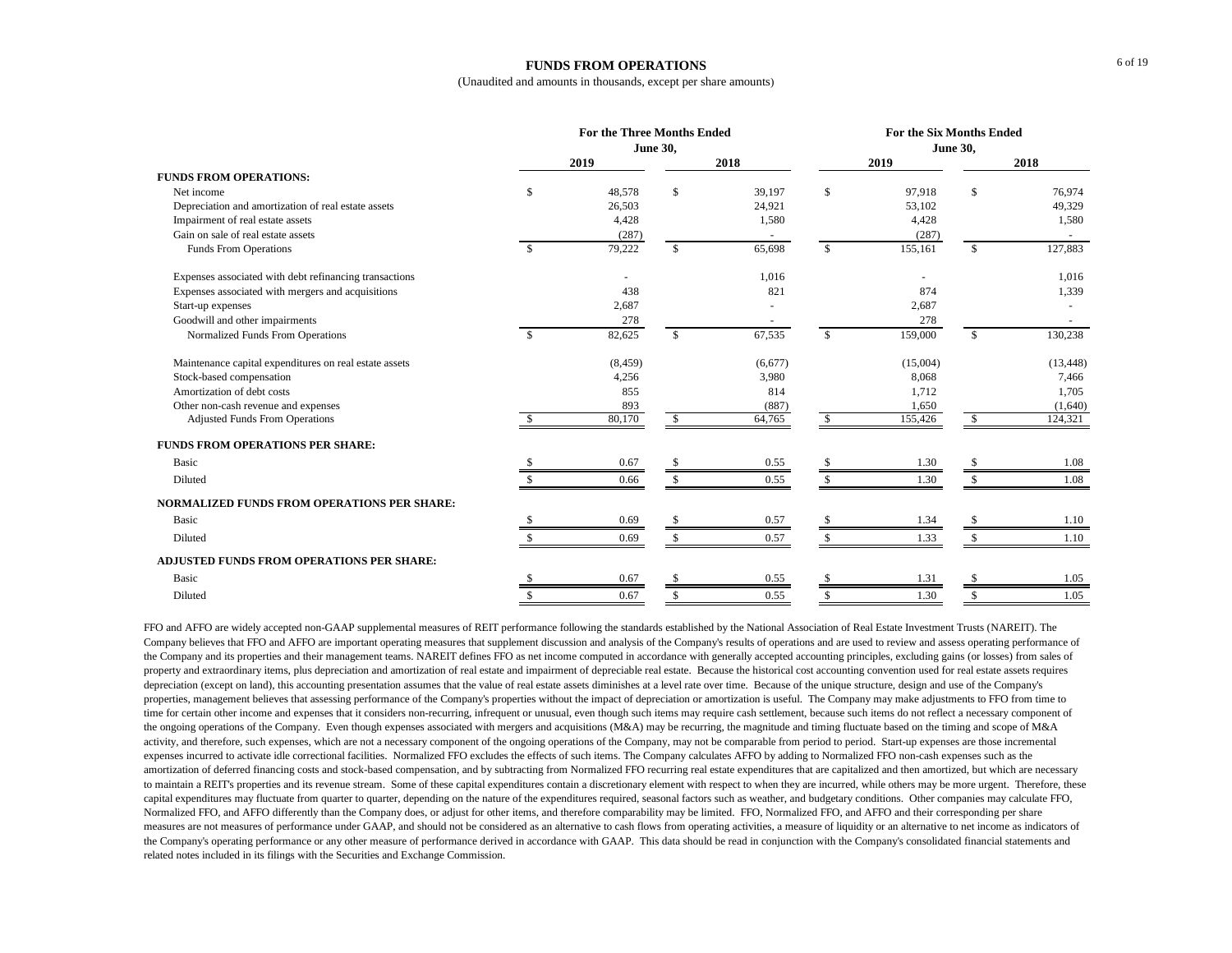#### **SELECTED FINANCIAL INFORMATION**

|                                                                                                                                              |                     | June 30, 2019                 |                   | <b>March 31, 2019</b>         |                                          | <b>December 31, 2018</b>      |                           | <b>September 30, 2018</b>     |                                          | June 30, 2018                 |
|----------------------------------------------------------------------------------------------------------------------------------------------|---------------------|-------------------------------|-------------------|-------------------------------|------------------------------------------|-------------------------------|---------------------------|-------------------------------|------------------------------------------|-------------------------------|
| <b>BALANCE SHEET:</b><br>Property and equipment<br>Accumulated depreciation and amortization                                                 | \$                  | 4,297,289<br>(1,473,260)      | $\sqrt$           | 4,237,611<br>(1,442,844)      | \$                                       | 4,347,253<br>(1,516,664)      | \$                        | 4,259,256<br>(1,484,579)      | \$                                       | 3,999,858<br>(1,449,737)      |
| Property and equipment, net                                                                                                                  | $\mathbb{S}$        | 2,824,029                     | $\mathsf{\$}$     | 2,794,767                     | $\mathbb{S}$                             | 2,830,589                     | $\mathbb{S}$              | 2,774,677                     | $\mathbb{S}$                             | 2,550,121                     |
| Assets held for sale                                                                                                                         | $\mathcal{S}$       |                               | \$                |                               | \$                                       |                               | \$                        |                               | \$                                       | 12,600                        |
| Total assets                                                                                                                                 | \$                  | 3,738,891                     | \$                | 3,670,380                     | \$                                       | 3,655,660                     | \$                        | 3,584,032                     | \$                                       | 3,292,777                     |
| Maintenance $\&$ technology capital expenditures for the quarter ended                                                                       | \$                  | 13,612                        | \$                | 9,757                         | \$                                       | 17,214                        | $\$\$                     | 13,094                        | \$                                       | 13,170                        |
| Property construction $\&$ land acquisition capital expenditures for the quarter ended                                                       | \$                  | 45,487                        | \$                | 27,711                        | \$                                       | 35,948                        | $\$\$                     | 22,156                        | \$                                       | 13,884                        |
| Corporate office relocation for the quarter ended                                                                                            | \$                  | 3,009                         | \$                | 2,165                         | \$                                       |                               | $\$\$                     |                               | $\mathbb{S}$                             |                               |
| Total debt                                                                                                                                   | \$                  | 1,922,167                     | $\mathcal{S}$     | 1,856,060                     | \$                                       | 1,814,795                     | \$                        | 1,778,684                     | \$                                       | 1,508,040                     |
| Equity book value                                                                                                                            | \$                  | 1,382,591                     | \$                | 1,382,414                     | \$                                       | 1,415,059                     | $\boldsymbol{\mathsf{S}}$ | 1,422,075                     | \$                                       | 1,427,918                     |
| LIQUIDITY:<br>Cash and cash equivalents                                                                                                      | \$                  | 56,745                        | \$                | 20,499                        | \$                                       | 52,802                        | \$                        | 93,625                        | \$                                       | 71,368                        |
| Availability under revolving credit facility                                                                                                 | \$                  | 522,795                       | $\mathbb{S}$      | 562,291                       | \$                                       | 575,291                       | $\boldsymbol{\mathsf{S}}$ | 587,271                       | \$                                       | 682,271                       |
| <b>CAPITALIZATION:</b><br>Common shares outstanding<br>Common share price at end of period<br>Market value of common equity at end of period | \$<br><sup>\$</sup> | 119,096<br>20.76<br>2,472,433 | -S<br>$\sqrt{\ }$ | 119,068<br>19.45<br>2,315,873 | $\mathcal{L}$<br>$\sqrt[6]{\frac{1}{2}}$ | 118,674<br>17.83<br>2,115,957 | \$<br>$\sqrt{3}$          | 118,670<br>24.33<br>2,887,241 | $\mathcal{S}$<br>$\sqrt[6]{\frac{1}{2}}$ | 118,548<br>23.89<br>2,832,112 |
| Total equity market capitalization                                                                                                           | <sup>\$</sup>       | 2,472,433                     | $\mathcal{S}$     | 2,315,873                     | $\sqrt{3}$                               | 2,115,957                     | $\mathbb{S}$              | 2,887,241                     | $\mathbb{S}$                             | 2,832,112                     |
| Total market capitalization (market value of equity plus debt)                                                                               |                     | 4,394,600                     | \$                | 4,171,933                     | \$                                       | 3,930,752                     | \$                        | 4,665,925                     | $\boldsymbol{\mathsf{S}}$                | 4,340,152                     |
| Regular Dividends                                                                                                                            | \$                  | 52,865                        | <sup>\$</sup>     | 52,994                        | \$                                       | 51,554                        | $\mathcal{S}$             | 51,110                        | \$                                       | 51,478                        |
| Dividends per common share                                                                                                                   | \$                  | 0.44                          | \$                | 0.44                          | \$                                       | 0.43                          | $\mathcal{S}$             | 0.43                          | \$                                       | 0.43                          |
| Annualized dividend yield                                                                                                                    |                     | 8.5%                          |                   | 9.0%                          |                                          | 9.6%                          |                           | 7.1%                          |                                          | 7.2%                          |
| <b>EBITDA</b>                                                                                                                                | \$                  | 107,457                       | \$                | 109,257                       | \$                                       | 105,292                       | $\boldsymbol{\mathsf{S}}$ | 104,182                       | \$                                       | 99,640                        |
| <b>ADJUSTED EBITDA</b>                                                                                                                       | \$                  | 115,288                       | \$                | 109,693                       | \$                                       | 106,699                       | \$                        | 99,667                        | \$                                       | 97,531                        |
| NORMALIZED FUNDS FROM OPERATIONS                                                                                                             | \$                  | 82,625                        |                   | 76,375                        | \$                                       | 75,069                        | \$                        | 68,472                        | \$                                       | 67,535                        |
| Basic normalized funds from operations per share<br>Diluted normalized funds from operations per share                                       |                     | 0.69<br>0.69                  |                   | 0.64<br>0.64                  | \$<br>\$                                 | 0.63<br>0.63                  | <sup>\$</sup>             | 0.58<br>0.58                  | $\mathcal{L}$<br>$\mathbb{S}$            | 0.57<br>0.57                  |
| FFO PAYOUT RATIO                                                                                                                             |                     | 63.8%                         |                   | 68.8%                         |                                          | 68.3%                         |                           | 74.1%                         |                                          | 75.4%                         |
| <b>ADJUSTED FUNDS FROM OPERATIONS</b>                                                                                                        |                     | 80,170                        | \$                | 75,256                        | \$                                       | 70,669                        | \$                        | 64,558                        | \$                                       | 64,765                        |
| Basic adjusted funds from operations per share                                                                                               |                     | 0.67                          |                   | 0.63                          |                                          | 0.60                          |                           | 0.54                          | $\mathcal{L}$                            | 0.55                          |
| Diluted adjusted funds from operations per share                                                                                             |                     | 0.67                          |                   | 0.63                          | $\mathbb{S}$                             | 0.59                          |                           | 0.54                          | \$                                       | 0.55                          |
| <b>AFFO PAYOUT RATIO</b>                                                                                                                     |                     | 65.7%                         |                   | 69.8%                         |                                          | 72.9%                         |                           | 79.6%                         |                                          | 78.2%                         |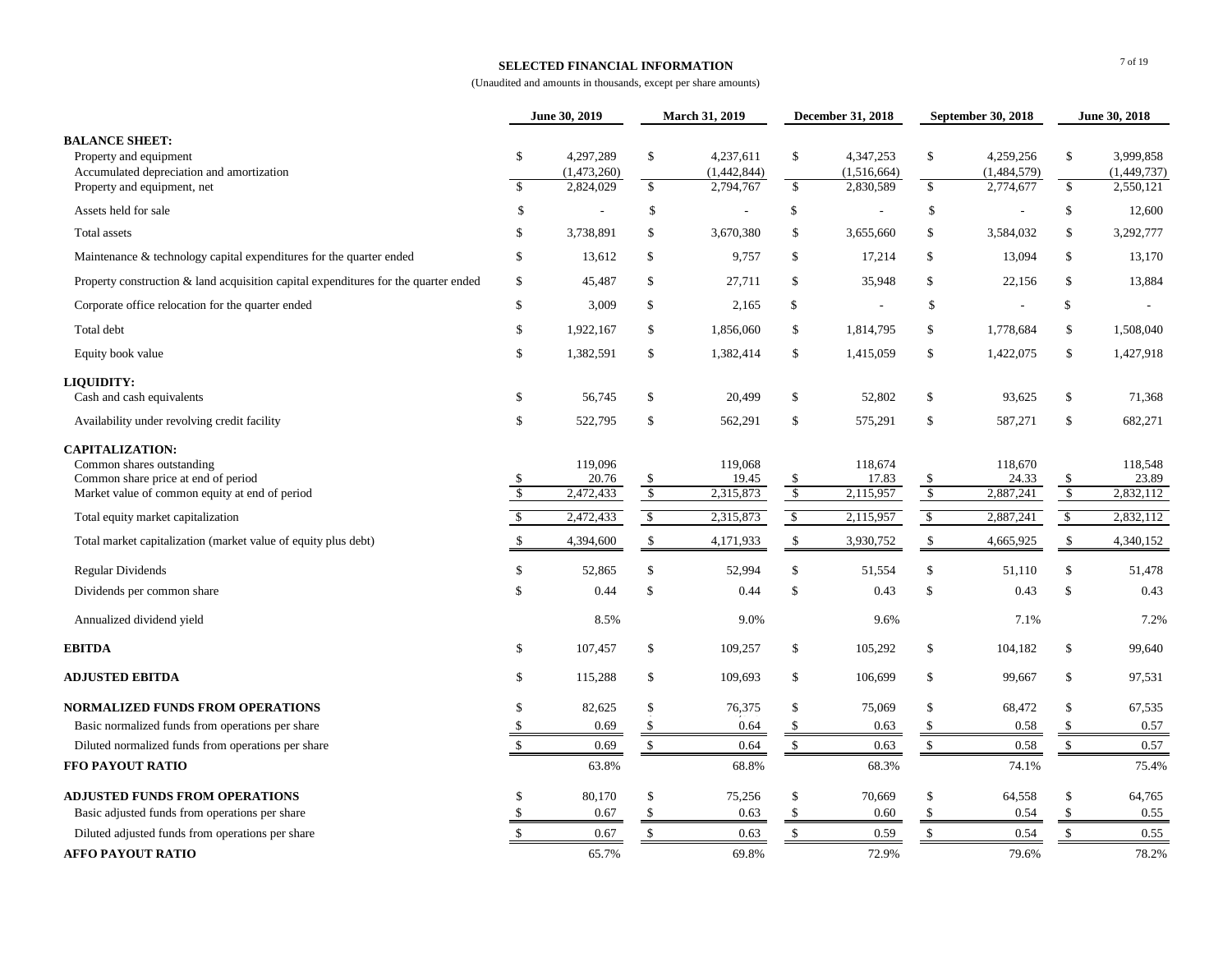#### **SELECTED FINANCIAL INFORMATION**

#### (Unaudited and amounts in thousands, except per share amounts)

| 91<br>91<br>181<br>Number of days per period<br>Average available beds<br>78,107<br>78,047<br>78,090<br>78,047<br>82.8%<br>80.2%<br>82.7%<br>Average compensated occupancy<br>5,885,850<br>11,695,477<br>11,289,546<br>Total compensated man-days<br>5,693,948<br>78.37<br>Revenue per compensated man-day<br>\$<br>78.38<br>\$<br>76.19<br>\$<br>\$<br>76.09<br>Operating expenses per compensated man-day:<br>Fixed expense (1)<br>40.12<br>39.66<br>40.76<br>40.12<br>Variable expense<br>16.20<br>16.34<br>15.92<br>16.25<br>56.32<br>56.00<br>56.68<br>56.37<br>Total<br>19.72<br>Operating income per compensated man-day<br>22.06<br>20.19<br>21.69<br>28.1%<br>26.5%<br>25.9%<br>27.7%<br>Operating margin<br>Depreciation and amortization expense on real estate<br>26,503<br>24,921<br>53,102<br>49,329<br>Depreciation expense associated with STFRC rent payment<br>4,102<br>8,159<br>Other depreciation expense<br>8,275<br>9,000<br>16,386<br>17,830<br>Amortization of intangibles<br>537<br>813<br>1,626<br>1,331<br>35,591<br>38,560<br>71,114<br>Depreciation and amortization<br>$\sqrt{2}$<br>$\sqrt{2}$<br>76,649<br>\$<br><sup>\$</sup><br>$\mathbb S$<br>$\$\,$<br>$\mathbb{S}$<br>440,410<br>413,208<br>874,728<br>\$<br>817,706<br>Safety<br>30,706<br>24,718<br>61,272<br>49,518<br>Community<br>Properties<br>19,143<br>12,001<br>38,255<br>23,616<br>35<br>103<br>$\mathfrak{S}$<br>Other<br>$\overline{c}$<br>449,929<br>490,294<br>974,358<br>890,845<br>Total revenues<br>633,590<br>Safety<br>316,995<br>298,469<br>594,972<br>23,086<br>18,757<br>46,582<br>38,124<br>Community<br>11,147<br>Properties<br>5,495<br>3,172<br>6,286<br>141<br>192<br>308<br>Other<br>103<br>345,679<br>320,539<br>691,511<br>639,690<br>Total operating expenses<br>123,415<br>114,739<br>241,138<br>222,734<br>Safety<br>7,620<br>5,961<br>14,690<br>Community<br>11,394<br>Properties<br>8,829<br>27,108<br>13,648<br>17,330<br>Other<br>(68)<br>(139)<br>(89)<br>Total net operating income<br>144,615<br>129,390<br>282,847<br>251,155<br>\$<br>\$<br>\$<br>\$ |                                | For the Three Months Ended June 30,<br>2019 | 2018 |  | 2019 |  | For the Six Months Ended June 30,<br>2018 |  |
|-------------------------------------------------------------------------------------------------------------------------------------------------------------------------------------------------------------------------------------------------------------------------------------------------------------------------------------------------------------------------------------------------------------------------------------------------------------------------------------------------------------------------------------------------------------------------------------------------------------------------------------------------------------------------------------------------------------------------------------------------------------------------------------------------------------------------------------------------------------------------------------------------------------------------------------------------------------------------------------------------------------------------------------------------------------------------------------------------------------------------------------------------------------------------------------------------------------------------------------------------------------------------------------------------------------------------------------------------------------------------------------------------------------------------------------------------------------------------------------------------------------------------------------------------------------------------------------------------------------------------------------------------------------------------------------------------------------------------------------------------------------------------------------------------------------------------------------------------------------------------------------------------------------------------------------------------------------------------------------------------------------------------------------------------------------------------------------|--------------------------------|---------------------------------------------|------|--|------|--|-------------------------------------------|--|
|                                                                                                                                                                                                                                                                                                                                                                                                                                                                                                                                                                                                                                                                                                                                                                                                                                                                                                                                                                                                                                                                                                                                                                                                                                                                                                                                                                                                                                                                                                                                                                                                                                                                                                                                                                                                                                                                                                                                                                                                                                                                                     |                                |                                             |      |  |      |  | 181                                       |  |
|                                                                                                                                                                                                                                                                                                                                                                                                                                                                                                                                                                                                                                                                                                                                                                                                                                                                                                                                                                                                                                                                                                                                                                                                                                                                                                                                                                                                                                                                                                                                                                                                                                                                                                                                                                                                                                                                                                                                                                                                                                                                                     | <b>ALL FACILITIES:</b>         |                                             |      |  |      |  |                                           |  |
|                                                                                                                                                                                                                                                                                                                                                                                                                                                                                                                                                                                                                                                                                                                                                                                                                                                                                                                                                                                                                                                                                                                                                                                                                                                                                                                                                                                                                                                                                                                                                                                                                                                                                                                                                                                                                                                                                                                                                                                                                                                                                     |                                |                                             |      |  |      |  |                                           |  |
|                                                                                                                                                                                                                                                                                                                                                                                                                                                                                                                                                                                                                                                                                                                                                                                                                                                                                                                                                                                                                                                                                                                                                                                                                                                                                                                                                                                                                                                                                                                                                                                                                                                                                                                                                                                                                                                                                                                                                                                                                                                                                     |                                |                                             |      |  |      |  | 79.9%                                     |  |
|                                                                                                                                                                                                                                                                                                                                                                                                                                                                                                                                                                                                                                                                                                                                                                                                                                                                                                                                                                                                                                                                                                                                                                                                                                                                                                                                                                                                                                                                                                                                                                                                                                                                                                                                                                                                                                                                                                                                                                                                                                                                                     |                                |                                             |      |  |      |  |                                           |  |
|                                                                                                                                                                                                                                                                                                                                                                                                                                                                                                                                                                                                                                                                                                                                                                                                                                                                                                                                                                                                                                                                                                                                                                                                                                                                                                                                                                                                                                                                                                                                                                                                                                                                                                                                                                                                                                                                                                                                                                                                                                                                                     |                                |                                             |      |  |      |  |                                           |  |
|                                                                                                                                                                                                                                                                                                                                                                                                                                                                                                                                                                                                                                                                                                                                                                                                                                                                                                                                                                                                                                                                                                                                                                                                                                                                                                                                                                                                                                                                                                                                                                                                                                                                                                                                                                                                                                                                                                                                                                                                                                                                                     |                                |                                             |      |  |      |  |                                           |  |
|                                                                                                                                                                                                                                                                                                                                                                                                                                                                                                                                                                                                                                                                                                                                                                                                                                                                                                                                                                                                                                                                                                                                                                                                                                                                                                                                                                                                                                                                                                                                                                                                                                                                                                                                                                                                                                                                                                                                                                                                                                                                                     |                                |                                             |      |  |      |  |                                           |  |
|                                                                                                                                                                                                                                                                                                                                                                                                                                                                                                                                                                                                                                                                                                                                                                                                                                                                                                                                                                                                                                                                                                                                                                                                                                                                                                                                                                                                                                                                                                                                                                                                                                                                                                                                                                                                                                                                                                                                                                                                                                                                                     |                                |                                             |      |  |      |  |                                           |  |
|                                                                                                                                                                                                                                                                                                                                                                                                                                                                                                                                                                                                                                                                                                                                                                                                                                                                                                                                                                                                                                                                                                                                                                                                                                                                                                                                                                                                                                                                                                                                                                                                                                                                                                                                                                                                                                                                                                                                                                                                                                                                                     |                                |                                             |      |  |      |  |                                           |  |
|                                                                                                                                                                                                                                                                                                                                                                                                                                                                                                                                                                                                                                                                                                                                                                                                                                                                                                                                                                                                                                                                                                                                                                                                                                                                                                                                                                                                                                                                                                                                                                                                                                                                                                                                                                                                                                                                                                                                                                                                                                                                                     |                                |                                             |      |  |      |  |                                           |  |
|                                                                                                                                                                                                                                                                                                                                                                                                                                                                                                                                                                                                                                                                                                                                                                                                                                                                                                                                                                                                                                                                                                                                                                                                                                                                                                                                                                                                                                                                                                                                                                                                                                                                                                                                                                                                                                                                                                                                                                                                                                                                                     |                                |                                             |      |  |      |  |                                           |  |
|                                                                                                                                                                                                                                                                                                                                                                                                                                                                                                                                                                                                                                                                                                                                                                                                                                                                                                                                                                                                                                                                                                                                                                                                                                                                                                                                                                                                                                                                                                                                                                                                                                                                                                                                                                                                                                                                                                                                                                                                                                                                                     | DEPRECIATION AND AMORTIZATION: |                                             |      |  |      |  |                                           |  |
|                                                                                                                                                                                                                                                                                                                                                                                                                                                                                                                                                                                                                                                                                                                                                                                                                                                                                                                                                                                                                                                                                                                                                                                                                                                                                                                                                                                                                                                                                                                                                                                                                                                                                                                                                                                                                                                                                                                                                                                                                                                                                     |                                |                                             |      |  |      |  |                                           |  |
|                                                                                                                                                                                                                                                                                                                                                                                                                                                                                                                                                                                                                                                                                                                                                                                                                                                                                                                                                                                                                                                                                                                                                                                                                                                                                                                                                                                                                                                                                                                                                                                                                                                                                                                                                                                                                                                                                                                                                                                                                                                                                     |                                |                                             |      |  |      |  |                                           |  |
|                                                                                                                                                                                                                                                                                                                                                                                                                                                                                                                                                                                                                                                                                                                                                                                                                                                                                                                                                                                                                                                                                                                                                                                                                                                                                                                                                                                                                                                                                                                                                                                                                                                                                                                                                                                                                                                                                                                                                                                                                                                                                     |                                |                                             |      |  |      |  |                                           |  |
|                                                                                                                                                                                                                                                                                                                                                                                                                                                                                                                                                                                                                                                                                                                                                                                                                                                                                                                                                                                                                                                                                                                                                                                                                                                                                                                                                                                                                                                                                                                                                                                                                                                                                                                                                                                                                                                                                                                                                                                                                                                                                     |                                |                                             |      |  |      |  |                                           |  |
|                                                                                                                                                                                                                                                                                                                                                                                                                                                                                                                                                                                                                                                                                                                                                                                                                                                                                                                                                                                                                                                                                                                                                                                                                                                                                                                                                                                                                                                                                                                                                                                                                                                                                                                                                                                                                                                                                                                                                                                                                                                                                     |                                |                                             |      |  |      |  |                                           |  |
|                                                                                                                                                                                                                                                                                                                                                                                                                                                                                                                                                                                                                                                                                                                                                                                                                                                                                                                                                                                                                                                                                                                                                                                                                                                                                                                                                                                                                                                                                                                                                                                                                                                                                                                                                                                                                                                                                                                                                                                                                                                                                     | <b>NET OPERATING INCOME:</b>   |                                             |      |  |      |  |                                           |  |
|                                                                                                                                                                                                                                                                                                                                                                                                                                                                                                                                                                                                                                                                                                                                                                                                                                                                                                                                                                                                                                                                                                                                                                                                                                                                                                                                                                                                                                                                                                                                                                                                                                                                                                                                                                                                                                                                                                                                                                                                                                                                                     | Revenue                        |                                             |      |  |      |  |                                           |  |
|                                                                                                                                                                                                                                                                                                                                                                                                                                                                                                                                                                                                                                                                                                                                                                                                                                                                                                                                                                                                                                                                                                                                                                                                                                                                                                                                                                                                                                                                                                                                                                                                                                                                                                                                                                                                                                                                                                                                                                                                                                                                                     |                                |                                             |      |  |      |  |                                           |  |
|                                                                                                                                                                                                                                                                                                                                                                                                                                                                                                                                                                                                                                                                                                                                                                                                                                                                                                                                                                                                                                                                                                                                                                                                                                                                                                                                                                                                                                                                                                                                                                                                                                                                                                                                                                                                                                                                                                                                                                                                                                                                                     |                                |                                             |      |  |      |  |                                           |  |
|                                                                                                                                                                                                                                                                                                                                                                                                                                                                                                                                                                                                                                                                                                                                                                                                                                                                                                                                                                                                                                                                                                                                                                                                                                                                                                                                                                                                                                                                                                                                                                                                                                                                                                                                                                                                                                                                                                                                                                                                                                                                                     |                                |                                             |      |  |      |  |                                           |  |
|                                                                                                                                                                                                                                                                                                                                                                                                                                                                                                                                                                                                                                                                                                                                                                                                                                                                                                                                                                                                                                                                                                                                                                                                                                                                                                                                                                                                                                                                                                                                                                                                                                                                                                                                                                                                                                                                                                                                                                                                                                                                                     |                                |                                             |      |  |      |  |                                           |  |
|                                                                                                                                                                                                                                                                                                                                                                                                                                                                                                                                                                                                                                                                                                                                                                                                                                                                                                                                                                                                                                                                                                                                                                                                                                                                                                                                                                                                                                                                                                                                                                                                                                                                                                                                                                                                                                                                                                                                                                                                                                                                                     |                                |                                             |      |  |      |  |                                           |  |
|                                                                                                                                                                                                                                                                                                                                                                                                                                                                                                                                                                                                                                                                                                                                                                                                                                                                                                                                                                                                                                                                                                                                                                                                                                                                                                                                                                                                                                                                                                                                                                                                                                                                                                                                                                                                                                                                                                                                                                                                                                                                                     | <b>Operating Expenses</b>      |                                             |      |  |      |  |                                           |  |
|                                                                                                                                                                                                                                                                                                                                                                                                                                                                                                                                                                                                                                                                                                                                                                                                                                                                                                                                                                                                                                                                                                                                                                                                                                                                                                                                                                                                                                                                                                                                                                                                                                                                                                                                                                                                                                                                                                                                                                                                                                                                                     |                                |                                             |      |  |      |  |                                           |  |
|                                                                                                                                                                                                                                                                                                                                                                                                                                                                                                                                                                                                                                                                                                                                                                                                                                                                                                                                                                                                                                                                                                                                                                                                                                                                                                                                                                                                                                                                                                                                                                                                                                                                                                                                                                                                                                                                                                                                                                                                                                                                                     |                                |                                             |      |  |      |  |                                           |  |
|                                                                                                                                                                                                                                                                                                                                                                                                                                                                                                                                                                                                                                                                                                                                                                                                                                                                                                                                                                                                                                                                                                                                                                                                                                                                                                                                                                                                                                                                                                                                                                                                                                                                                                                                                                                                                                                                                                                                                                                                                                                                                     |                                |                                             |      |  |      |  |                                           |  |
|                                                                                                                                                                                                                                                                                                                                                                                                                                                                                                                                                                                                                                                                                                                                                                                                                                                                                                                                                                                                                                                                                                                                                                                                                                                                                                                                                                                                                                                                                                                                                                                                                                                                                                                                                                                                                                                                                                                                                                                                                                                                                     |                                |                                             |      |  |      |  |                                           |  |
|                                                                                                                                                                                                                                                                                                                                                                                                                                                                                                                                                                                                                                                                                                                                                                                                                                                                                                                                                                                                                                                                                                                                                                                                                                                                                                                                                                                                                                                                                                                                                                                                                                                                                                                                                                                                                                                                                                                                                                                                                                                                                     |                                |                                             |      |  |      |  |                                           |  |
|                                                                                                                                                                                                                                                                                                                                                                                                                                                                                                                                                                                                                                                                                                                                                                                                                                                                                                                                                                                                                                                                                                                                                                                                                                                                                                                                                                                                                                                                                                                                                                                                                                                                                                                                                                                                                                                                                                                                                                                                                                                                                     | Net Operating Income           |                                             |      |  |      |  |                                           |  |
|                                                                                                                                                                                                                                                                                                                                                                                                                                                                                                                                                                                                                                                                                                                                                                                                                                                                                                                                                                                                                                                                                                                                                                                                                                                                                                                                                                                                                                                                                                                                                                                                                                                                                                                                                                                                                                                                                                                                                                                                                                                                                     |                                |                                             |      |  |      |  |                                           |  |
|                                                                                                                                                                                                                                                                                                                                                                                                                                                                                                                                                                                                                                                                                                                                                                                                                                                                                                                                                                                                                                                                                                                                                                                                                                                                                                                                                                                                                                                                                                                                                                                                                                                                                                                                                                                                                                                                                                                                                                                                                                                                                     |                                |                                             |      |  |      |  |                                           |  |
|                                                                                                                                                                                                                                                                                                                                                                                                                                                                                                                                                                                                                                                                                                                                                                                                                                                                                                                                                                                                                                                                                                                                                                                                                                                                                                                                                                                                                                                                                                                                                                                                                                                                                                                                                                                                                                                                                                                                                                                                                                                                                     |                                |                                             |      |  |      |  |                                           |  |
|                                                                                                                                                                                                                                                                                                                                                                                                                                                                                                                                                                                                                                                                                                                                                                                                                                                                                                                                                                                                                                                                                                                                                                                                                                                                                                                                                                                                                                                                                                                                                                                                                                                                                                                                                                                                                                                                                                                                                                                                                                                                                     |                                |                                             |      |  |      |  | (303)                                     |  |
|                                                                                                                                                                                                                                                                                                                                                                                                                                                                                                                                                                                                                                                                                                                                                                                                                                                                                                                                                                                                                                                                                                                                                                                                                                                                                                                                                                                                                                                                                                                                                                                                                                                                                                                                                                                                                                                                                                                                                                                                                                                                                     |                                |                                             |      |  |      |  |                                           |  |

(1) Prior to the adoption of Accounting Standards Update 2016-02, "Leases (Topic 842)" (ASU 2016-02) on January 1, 2019, a portion of the rental payments for the South Texas Family Residential Center (STFRC) was classified depreciation and interest expense for financial reporting purposes in accordance with Accounting Standards Codification 840-40-55, formerly Emerging Issues Task Force No. 97-10, "The Effect of Lessee Involvement in Asset C (ASC 840-40-55). Accordingly, fixed expense and the corresponding fixed expense per compensated man-day for the three and six months ended June 30, 2018 include depreciation expense of \$4.1 million and \$8.2 million, respec interest expense of \$1.4 million and \$2.9 million, respectively, associated with the STFRC lease payments. These amounts are also deducted from our calculation of Adjusted EBITDA in those periods because we believe this pr more reflective of the cash flows associated with the facility's operations. Upon adoption of ASU 2016-02, all rental payments associated with this lease are classified as operating expenses.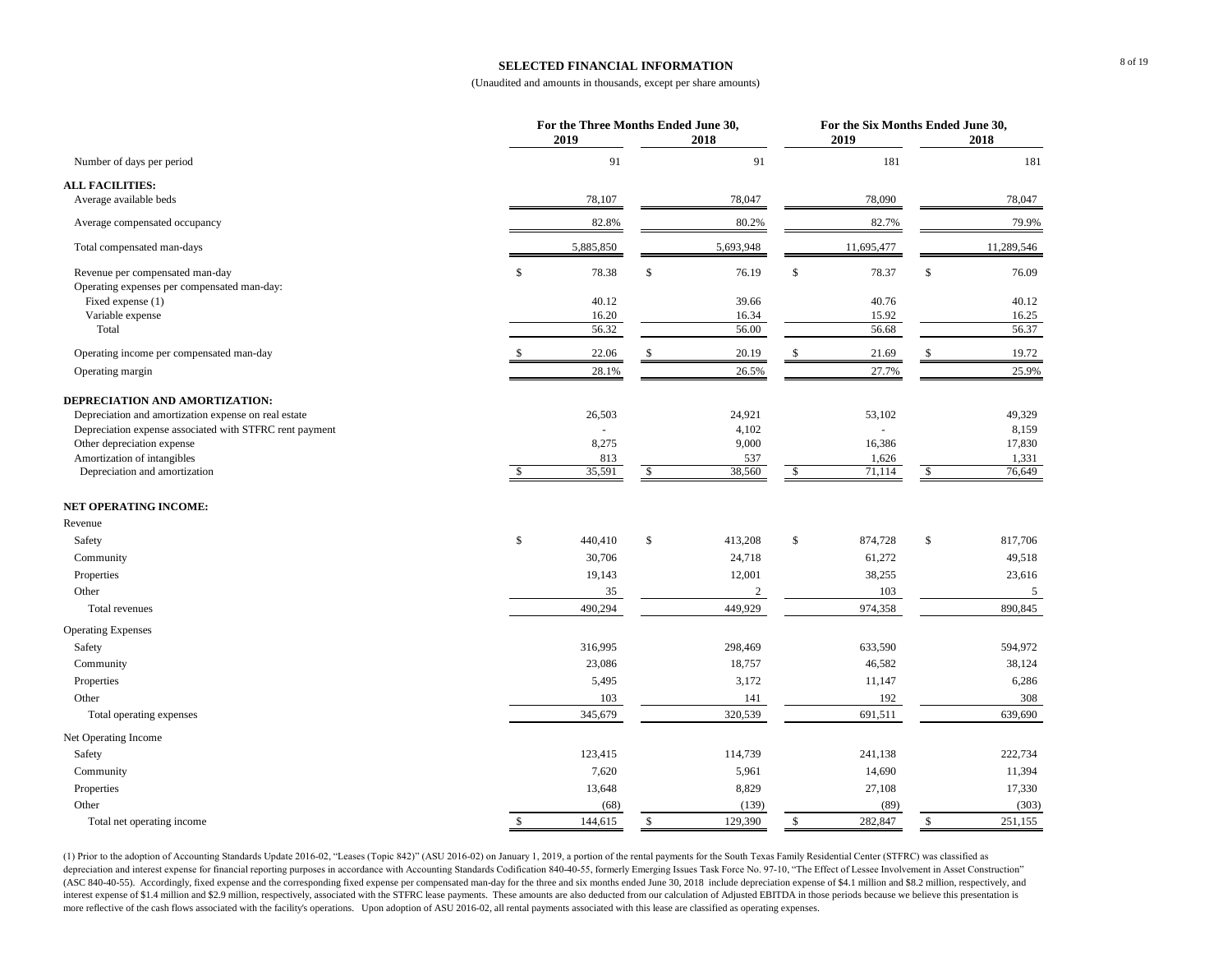#### **SEGMENT DATA** (Unaudited and amounts in thousands, except per share amounts)

|                                                              | For the Three Months Ended June 30, |               | For the Six Months Ended June 30, |               |               |               |  |  |
|--------------------------------------------------------------|-------------------------------------|---------------|-----------------------------------|---------------|---------------|---------------|--|--|
|                                                              | 2019                                | 2018          |                                   | 2019          |               | 2018          |  |  |
| <b>CORECIVIC SAFETY FACILITIES:</b>                          |                                     |               |                                   |               |               |               |  |  |
| Facility revenue                                             | \$<br>440,410                       | \$<br>413,208 | \$                                | 874,728       | \$            | 817,706       |  |  |
| Operating expenses:                                          |                                     |               |                                   |               |               |               |  |  |
| Fixed expense (1)                                            | 224,601                             | 213,899       |                                   | 453,245       |               | 428,536       |  |  |
| Variable expense                                             | 92,394                              | 90,096        |                                   | 180,345       |               | 177,501       |  |  |
| Total                                                        | 316,995                             | 303,995       |                                   | 633,590       |               | 606,037       |  |  |
| Facility net operating income                                | 123,415                             | \$<br>109,213 | $\mathcal{S}$                     | 241,138       | $\mathcal{S}$ | 211,669       |  |  |
| Average available beds                                       | 72,833                              | 72,833        |                                   | 72,833        |               | 72,833        |  |  |
| Average compensated occupancy                                | 83.3%                               | 80.2%         |                                   | 83.1%         |               | 79.9%         |  |  |
| Total compensated man-days                                   | 5,520,973                           | 5,313,720     |                                   | 10,960,694    |               | 10,527,340    |  |  |
| Revenue per compensated man-day                              | \$<br>79.77                         | \$<br>77.76   | \$                                | 79.81         | \$            | 77.67         |  |  |
| Operating expenses per compensated man-day:                  |                                     |               |                                   |               |               |               |  |  |
| Fixed $(1)$                                                  | 40.68                               | 40.25         |                                   | 41.35         |               | 40.71         |  |  |
| Variable                                                     | 16.74                               | 16.96         |                                   | 16.45         |               | 16.86         |  |  |
| Total                                                        | 57.42                               | 57.21         |                                   | 57.80         |               | 57.57         |  |  |
| Operating income per compensated man-day                     | 22.35                               | 20.55         |                                   | 22.01         |               | 20.10         |  |  |
| Operating margin                                             | 28.0%                               | 26.4%         |                                   | 27.6%         |               | 25.9%         |  |  |
| <b>CORECIVIC COMMUNITY FACILITIES:</b>                       |                                     |               |                                   |               |               |               |  |  |
| Facility revenue (2)                                         | \$<br>20,912                        | \$<br>20,595  | \$                                | 41,890        | \$            | 41,267        |  |  |
| Operating expenses: (2)                                      |                                     |               |                                   |               |               |               |  |  |
| Fixed expense                                                | 11,534                              | 11,905        |                                   | 23,411        |               | 24,353        |  |  |
| Variable expense                                             | 2,962                               | 2,962         |                                   | 5,827         |               | 5,927         |  |  |
| Total                                                        | 14,496                              | 14,867        |                                   | 29,238        |               | 30,280        |  |  |
| Facility net operating income                                | 6,416                               | \$<br>5,728   | \$                                | 12,652        | <sup>\$</sup> | 10,987        |  |  |
| Average available beds                                       | 5,274                               | 5,214         |                                   | 5,257         |               | 5,214         |  |  |
| Average compensated occupancy                                | 76.0%                               | 80.1%         |                                   | 77.2%         |               | $80.8\%$      |  |  |
| Total compensated man-days                                   | 364,877                             | 380,228       |                                   | 734,783       |               | 762,206       |  |  |
| Revenue per compensated man-day                              | \$<br>57.31                         | \$<br>54.16   | \$                                | 57.01         | \$            | 54.14         |  |  |
| Operating expenses per compensated man-day:<br>Fixed expense | 31.61                               | 31.31         |                                   |               |               |               |  |  |
| Variable expense                                             | 8.12                                | 7.79          |                                   | 31.86<br>7.93 |               | 31.95<br>7.78 |  |  |
| Total                                                        | 39.73                               | 39.10         |                                   | 39.79         |               | 39.73         |  |  |
| Operating income per compensated man-day                     | 17.58                               | 15.06         |                                   | 17.22         |               | 14.41         |  |  |
|                                                              |                                     |               |                                   |               |               |               |  |  |
| Operating margin                                             | 30.7%                               | 27.8%         |                                   | 30.2%         |               | 26.6%         |  |  |

(1) Prior to the adoption of Accounting Standards Update 2016-02, "Leases (Topic 842)" (ASU 2016-02) on January 1, 2019, a portion of the rental payments for STFRC was classified as depreciation and interest expense for financial reporting purposes in accordance with Accounting Standards Codification 840-40-55, formerly Emerging Issues Task Force No. 97-10, "The Effect of Lessee Involvement in Asset Construction" (ASC 840-40-55). Accordingly, fixed expense and the corresponding fixed expense per compensated man-day for the three and six months ended June 30, 2018 include depreciation expense of \$4.1 million and \$8.2 million, respectively, and inter expense of \$1.4 million and \$2.9 million, respectively, associated with the STFRC lease payments. These amounts are also deducted from our calculation of Adjusted EBITDA in those periods because we believe this presentatio more reflective of the cash flows associated with the facility's operations. Upon adoption of ASU 2016-02, all rental payments associated with this lease are classified as operating expenses.

(2) Our CoreCivic Community segment includes the operating results of residential reentry centers we operate during each period, along with the operating results of our non-residential correctional alternative services. Ho the facility revenue and operating expenses in this table, and the corresponding per compensated man-day amounts, of CoreCivic Community include only those related to the operation of the residential reentry centers. For t months ended June 30, 2019 and 2018, our alternative services generated revenue of \$9.8 million and \$4.1 million, respectively, and incurred operating expenses of \$8.6 million and \$3.9 million, respectively. For the six mo ended June 30, 2019 and 2018, our alternative services generated revenue of \$19.4 million and \$8.3 million, respectively, and incurred operating expenses of \$17.3 million and \$7.8 million, respectively.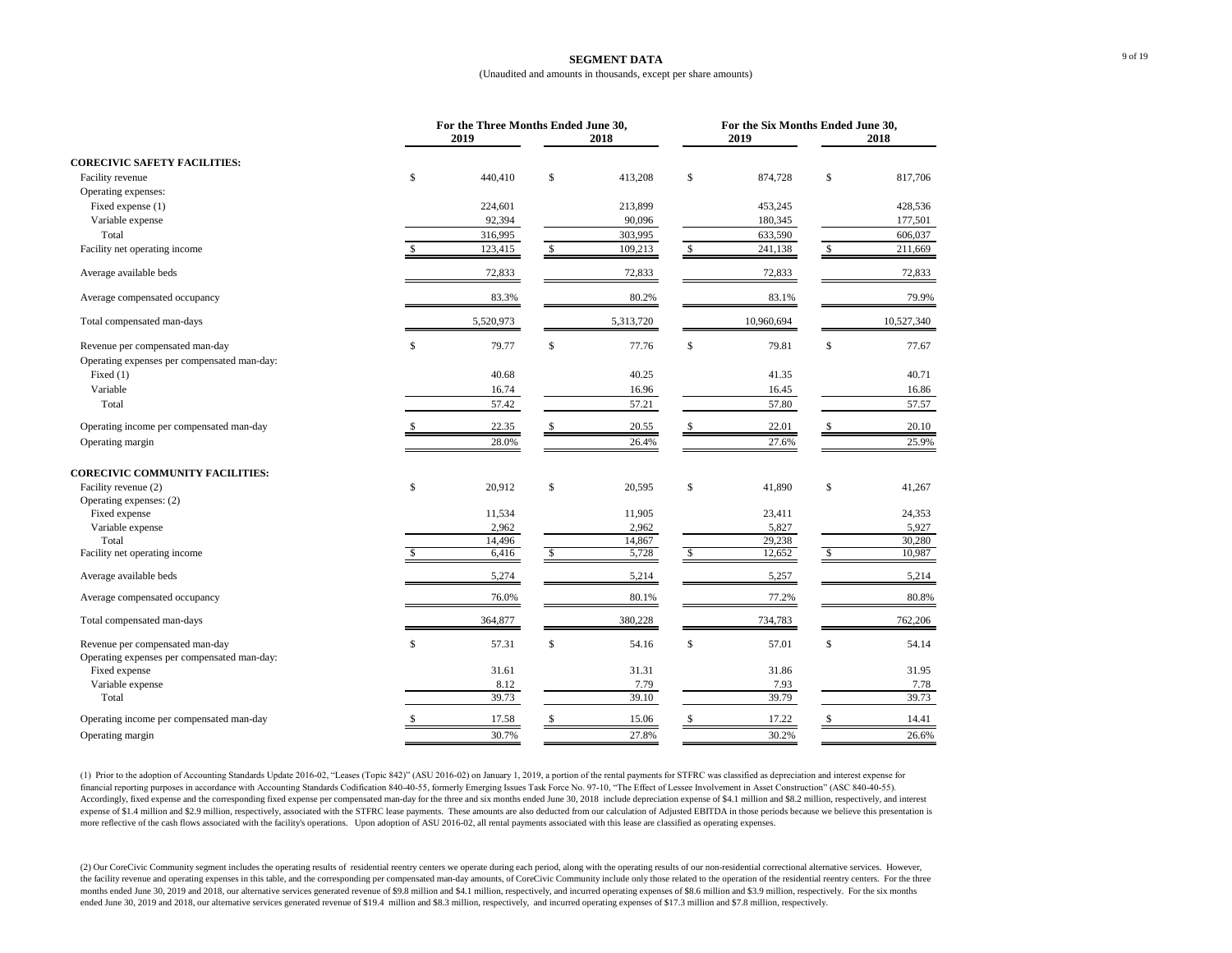#### **ANALYSIS OF OUTSTANDING DEBT**

(Unaudited and amounts in thousands)

nole" redemption price, plus accrued and unpaid interest; thereafter the ipal amount plus accrued and unpaid interest.

ple" redemption price, plus accrued and unpaid interest; thereafter the ipal amount plus accrued and unpaid interest.

redemption price, plus accrued and unpaid interest; thereafter the notes nount plus accrued and unpaid interest.

redemption price, plus accrued and unpaid interest; thereafter the notes nount plus accrued and unpaid interest.

t charge, if any, equal to an amount so as to maintain the same yield on the full term using Treasury instruments having a term equal to the remaining

tice of not less than 30 days and not more than 60 days prior to the date bunt, together with interest accrued to, but not including, the redemption

l days' and not more than 60 days' prior written notice and such preing the last 90 days of the permanent loan term and upon 30 days' prior rued and outstanding interest on any permanent loan payment date,

4) Represents the weighted average debt maturity in years.

#### *Debt Maturity Schedule at June 30, 2019:*

| Year              | <b>Total Debt</b><br><b>Maturing</b> | % of Debt<br><b>Maturing</b> | % of Debt<br><b>Maturing</b> |
|-------------------|--------------------------------------|------------------------------|------------------------------|
| 2019              | \$<br>8.349                          | 0.43%                        | 0.43%                        |
| 2020              | 343,849                              | 17.89%                       | 18.32%                       |
| 2021              | 20,337                               | 1.06%                        | 19.38%                       |
| 2022              | 274,231                              | 14.27%                       | 33.65%                       |
| 2023              | 772,360                              | 40.18%                       | 73.83%                       |
| <b>Thereafter</b> | 503,041                              | 26.17%                       | 100.00%                      |
|                   | 1,922,167                            | 100.00%                      |                              |

<sup>2)</sup> On April 17, 2018, the Company entered into the Second Amended and Restated Credit Agreement, ("the Credit Agreement") in an aggregate principal amount of up to \$1.0 billion, providing for a term loan of \$200.0 millio \$800.0 million. The Company also has \$25.2 million of letters of credit outstanding under a sub-facility reducing the available capacity under the revolving credit facility to \$522.8 million as of June 30, 2019. Based on t LIBOR plus a margin of 1.50%.

<sup>3)</sup> The stated and effective interest rate on the revolving credit facility exclude interest associated with the outstanding letters of credit and the unused fees.

|                                               | Outstanding<br><b>Balance</b><br>12/31/2018 |         | Outstanding<br><b>Balance</b><br>6/30/2019 | <b>Stated</b><br><b>Interest</b><br>Rate | <b>Effective</b><br><b>Interest</b><br>Rate | 1)     | <b>Maturity</b><br><b>Date</b> |    | Callable/<br>Redeemable                                                                                                                                                                                                  |
|-----------------------------------------------|---------------------------------------------|---------|--------------------------------------------|------------------------------------------|---------------------------------------------|--------|--------------------------------|----|--------------------------------------------------------------------------------------------------------------------------------------------------------------------------------------------------------------------------|
| <b>Fixed Rate:</b>                            |                                             |         |                                            |                                          |                                             |        |                                |    |                                                                                                                                                                                                                          |
| \$350 Million Senior Notes                    | \$                                          | 350,000 | \$<br>350,000                              | 4.625%                                   | 4.80%                                       |        | May 2023                       |    | Prior to February 1, 2023, redeemable at a "make-wh<br>notes are redeemable at 100% of the aggregate princip                                                                                                             |
| \$325 Million Senior Notes                    |                                             | 325,000 | 325,000                                    | 4.125%                                   | 4.38%                                       |        | April 2020                     |    | Prior to January 1, 2020, redeemable at a "make-who<br>notes are redeemable at 100% of the aggregate princi-                                                                                                             |
| \$250 Million Senior Notes                    |                                             | 250,000 | 250,000                                    | 5.0%                                     | 5.19%                                       |        | October 2022                   |    | Prior to July 15, 2022, redeemable at a "make-whole"<br>are redeemable at 100% of the aggregate principal an                                                                                                             |
| \$250 Million Senior Notes                    |                                             | 250,000 | 250,000                                    | 4.75%                                    | 4.91%                                       |        | October 2027                   |    | Prior to July 15, 2027, redeemable at a "make-whole"<br>are redeemable at 100% of the aggregate principal an                                                                                                             |
| Non-Recourse Mortgage Note - Capital Commerce |                                             | 23,429  | 22,826                                     | 4.50%                                    | 4.70%                                       |        | January 2033                   |    | Subject to prepayment at any time with a prepayment<br>mortgage note as if it had been carried through to its f<br>term of the mortgage note as of the prepayment date.                                                  |
| Non-Recourse Mortgage Note - Kansas           |                                             | 62,331  | 124,475                                    | 4.43%                                    | 4.75%                                       |        | January 2040                   |    | Redeemable in all or part at any time upon written not<br>fixed for such prepayment, with a "make-whole" amo<br>date.                                                                                                    |
| Non-Recourse Mortgage Note - Baltimore        |                                             | 155,535 | 152,866                                    | 4.50%                                    | 4.52%                                       |        | February 2034                  |    | Redeemable in whole or in part upon not less than 30<br>payment shall include a "make-whole" amount. Durin<br>written notice, redeemable in full, including any accru<br>without the payment of the "make-whole" amount. |
| <b>Total Fixed Rate Debt</b>                  | 1,416,295                                   |         | 1,475,167                                  |                                          |                                             |        |                                |    |                                                                                                                                                                                                                          |
| <b>Floating Rate:</b>                         |                                             |         |                                            |                                          |                                             |        |                                |    |                                                                                                                                                                                                                          |
| <b>Revolving Credit Facility</b>              |                                             | 201,000 | 252,000                                    | 3.93%                                    | 4.25%                                       | 2), 3) | April 2023                     |    |                                                                                                                                                                                                                          |
| Term Loan                                     |                                             | 197,500 | 195,000                                    | 3.94%                                    | 3.95%                                       | 2)     | April 2023                     |    |                                                                                                                                                                                                                          |
| <b>Total Floating Rate Debt</b>               |                                             | 398,500 | 447,000                                    |                                          |                                             |        |                                |    |                                                                                                                                                                                                                          |
| <b>Grand Total Debt</b>                       | \$<br>1,814,795                             |         | \$<br>1,922,167                            | 4.64%                                    | 4.82%                                       |        | 5.84                           | 4) |                                                                                                                                                                                                                          |

<sup>1)</sup> Includes amortization of debt issuance costs.

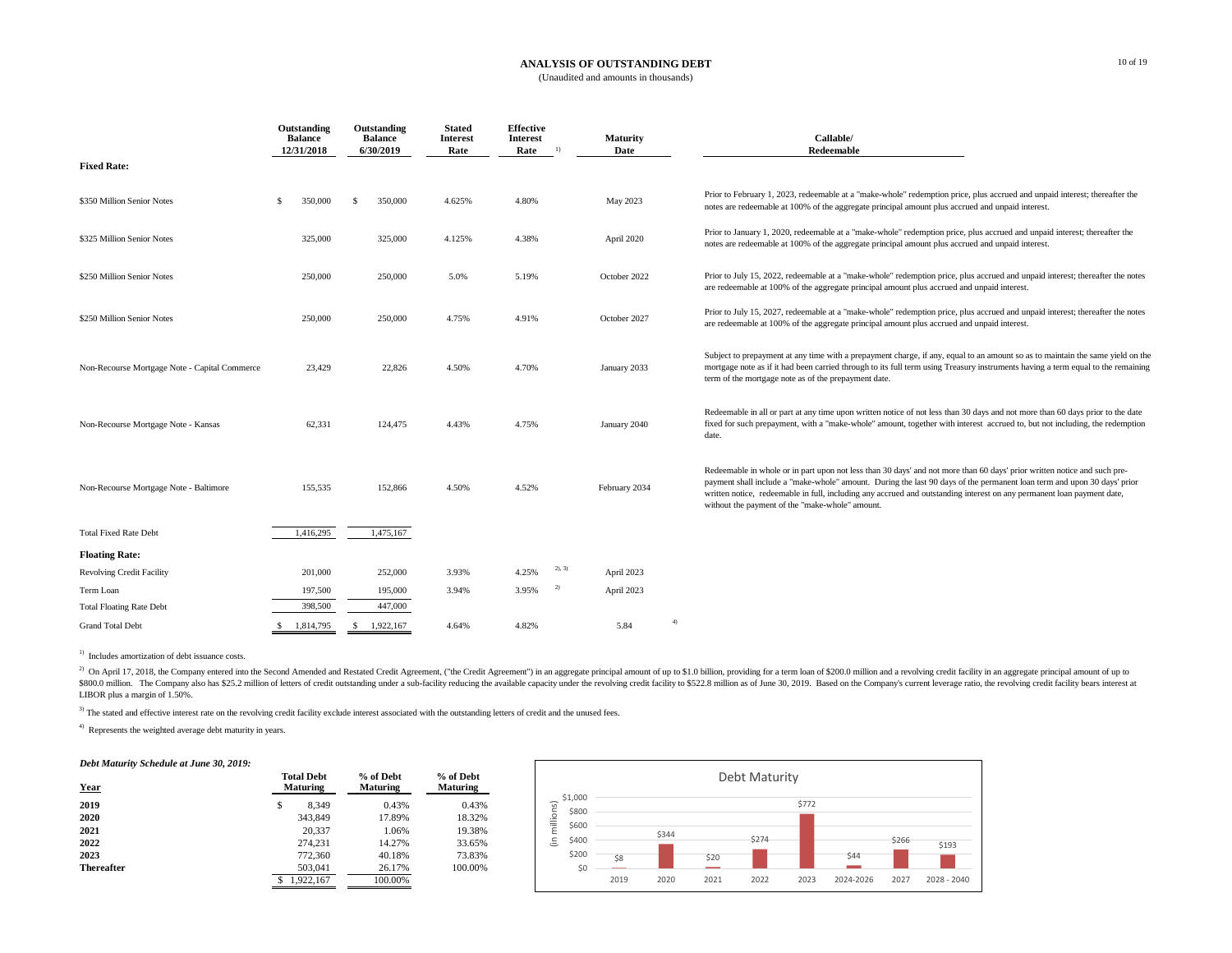### **SELECTED OPERATING RATIOS**

(Unaudited and amounts in thousands, except per share amounts)

|                                                                                                                           | <b>For the Three Months Ended</b><br><b>June 30,</b> |                          |               |         | <b>For the Six Months Ended</b><br><b>June 30,</b> |                          |               |         |
|---------------------------------------------------------------------------------------------------------------------------|------------------------------------------------------|--------------------------|---------------|---------|----------------------------------------------------|--------------------------|---------------|---------|
|                                                                                                                           |                                                      | 2019                     |               | 2018    |                                                    | 2019                     |               | 2018    |
| <b>COVERAGE RATIOS:</b>                                                                                                   |                                                      |                          |               |         |                                                    |                          |               |         |
| Interest coverage ratio (Adjusted EBITDA/Interest incurred) (x)**                                                         |                                                      | 5.8x                     |               | 5.7x    |                                                    | 5.6x                     |               | 5.6x    |
| Fixed charge coverage ratio (Adjusted EBITDA/(Interest incurred + Scheduled prin pmts)) (x)**                             |                                                      | 5.3x                     |               | 5.6x    |                                                    | 5.2x                     |               | 5.1x    |
| Secured debt coverage ratio ((Secured debt - cash)/Annualized Adjusted EBITDA) (x)**                                      |                                                      | 0.9x                     |               | 0.6x    |                                                    | 0.9x                     |               | 0.7x    |
| Total debt coverage ratio ((Total debt - cash)/Annualized Adjusted EBITDA) (x)**                                          |                                                      | 3.6x                     |               | 3.6x    |                                                    | 3.6x                     |               | 3.7x    |
| Accounts receivable turnover (Annualized revenues/Accounts receivable) (x)                                                |                                                      | 7.2x                     |               | 8.3x    |                                                    | 7.2x                     |               | 8.2x    |
| <b>DEBT/EQUITY RATIOS:</b>                                                                                                |                                                      |                          |               |         |                                                    |                          |               |         |
| Total debt/Total market capitalization                                                                                    |                                                      | 43.7%                    |               | 34.7%   |                                                    | 43.7%                    |               | 34.7%   |
| Total debt/Equity market capitalization                                                                                   |                                                      | 77.7%                    |               | 53.2%   |                                                    | 77.7%                    |               | 53.2%   |
| Total debt/Book equity capitalization                                                                                     |                                                      | 139.0%                   |               | 105.6%  |                                                    | 139.0%                   |               | 105.6%  |
| Total debt/Gross book value of real estate assets                                                                         |                                                      | 41.4%                    |               | 34.6%   |                                                    | 41.4%                    |               | 34.6%   |
| <b>RETURN ON INVESTMENT RATIOS:</b>                                                                                       |                                                      |                          |               |         |                                                    |                          |               |         |
| Annualized return on operating real estate investments                                                                    |                                                      |                          |               |         |                                                    |                          |               |         |
| (Annualized Adjusted EBITDA/Average operating real estate investments (undepreciated book value)*)                        |                                                      | 10.0%                    |               | 9.0%    |                                                    | 9.6%                     |               | 8.8%    |
| Annualized return on total assets                                                                                         |                                                      |                          |               |         |                                                    |                          |               |         |
| (Annualized Adjusted EBITDA/Average total assets (undepreciated book value)*)                                             |                                                      | 8.8%                     |               | 8.1%    |                                                    | 8.5%                     |               | 7.9%    |
| <b>OVERHEAD RATIOS:</b>                                                                                                   |                                                      |                          |               |         |                                                    |                          |               |         |
| Annualized general & administrative expenses (excl. non-recurring costs)/Average total assets (undepreciated book value)* |                                                      | 2.5%                     |               | 2.2%    |                                                    | 2.3%                     |               | 2.1%    |
| General & administrative expenses (excluding non-recurring costs)/Total revenues                                          |                                                      | 6.7%                     |               | 5.9%    |                                                    | 6.4%                     |               | 5.7%    |
| <b>INTEREST EXPENSE, NET:</b>                                                                                             |                                                      |                          |               |         |                                                    |                          |               |         |
| Interest income                                                                                                           | \$                                                   | (654)                    | \$            | (417)   | \$                                                 | (1,128)                  | \$            | (656)   |
| Interest incurred                                                                                                         |                                                      | 22,267                   |               | 17,286  |                                                    | 44,244                   |               | 34,188  |
| Interest expense associated with STFRC lease                                                                              |                                                      |                          |               | 1,424   |                                                    |                          |               | 2,906   |
| Amortization of debt costs                                                                                                |                                                      | 855                      |               | 814     |                                                    | 1,712                    |               | 1,705   |
| Capitalized interest                                                                                                      |                                                      | (1,806)                  |               | (69)    |                                                    | (2,730)                  |               | (69)    |
| Interest expense, net                                                                                                     | \$                                                   | 20,662                   | $\mathcal{S}$ | 19,038  | $\mathbb{S}$                                       | 42,098                   | $\frac{1}{2}$ | 38,074  |
| <b>EBITDA CALCULATION:</b>                                                                                                |                                                      |                          |               |         |                                                    |                          |               |         |
| Net income                                                                                                                | \$                                                   | 48,578                   | \$            | 39,197  | \$                                                 | 97,918                   | \$            | 76,974  |
| Interest expense                                                                                                          |                                                      | 21,316                   |               | 19,455  |                                                    | 43,226                   |               | 38,730  |
| Depreciation and amortization                                                                                             |                                                      | 35,591                   |               | 38,560  |                                                    | 71,114                   |               | 76,649  |
| Income tax expense                                                                                                        |                                                      | 1,972                    |               | 2,428   |                                                    | 4,456                    |               | 4,363   |
| <b>EBITDA</b>                                                                                                             |                                                      | 107,457                  |               | 99,640  |                                                    | 216,714                  |               | 196,716 |
| Expenses associated with debt refinancing transactions                                                                    |                                                      | $\overline{\phantom{a}}$ |               | 1,016   |                                                    | $\overline{\phantom{a}}$ |               | 1,016   |
| Expenses associated with mergers and acquisitions                                                                         |                                                      | 438                      |               | 821     |                                                    | 874                      |               | 1,339   |
| Depreciation expense associated with STFRC lease                                                                          |                                                      | $\overline{\phantom{a}}$ |               | (4,102) |                                                    |                          |               | (8,159) |
| Interest expense associated with STFRC lease                                                                              |                                                      | $\overline{\phantom{a}}$ |               | (1,424) |                                                    | $\overline{\phantom{a}}$ |               | (2,906) |
| Start-up expenses                                                                                                         |                                                      | 2,687                    |               |         |                                                    | 2,687                    |               |         |
| Asset impairments                                                                                                         |                                                      | 4,706                    |               | 1,580   |                                                    | 4,706                    |               | 1,580   |
| ADJUSTED EBITDA                                                                                                           |                                                      | 115,288                  |               | 97,531  |                                                    | 224,981                  |               | 189,586 |

*\*Calculated as a simple average (beginning of period plus end of period divided by 2)*

*\*\*Excludes non-recourse debt and related EBITDA of CoreCivic of Kansas, LLC and SSA-Baltimore, LLC as both are Unrestricted Subsidiaries as defined under the Revolving Credit Facility.*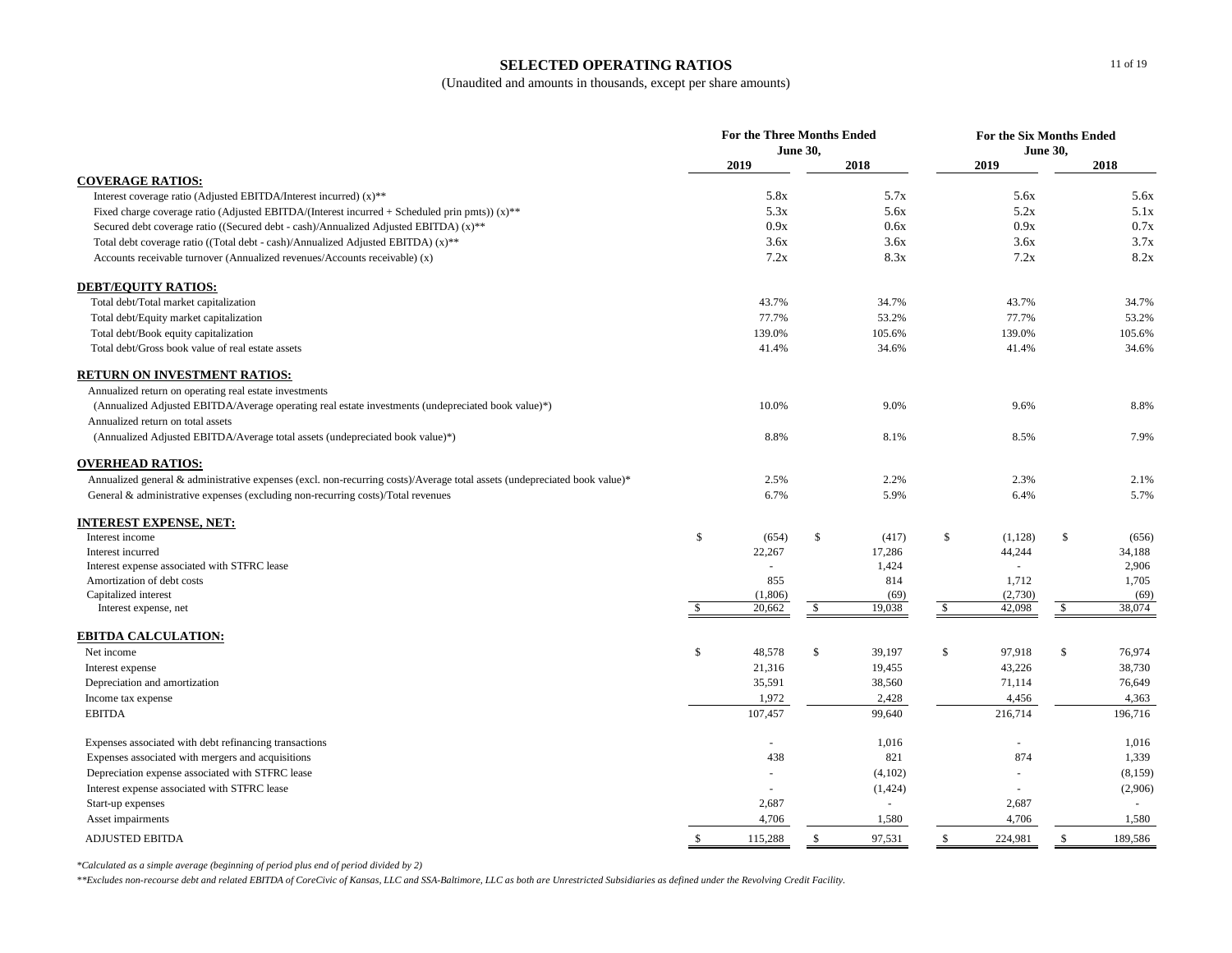|                               | <b>CONTRACT RETENTION</b> |                |       |        |                 |              |  |  |  |  |  |
|-------------------------------|---------------------------|----------------|-------|--------|-----------------|--------------|--|--|--|--|--|
|                               | 2015                      | 2016           | 2017  | 2018   | <b>YTD 2019</b> | <b>TOTAL</b> |  |  |  |  |  |
| <b>OWNED AND CONTROLLED:</b>  |                           |                |       |        |                 |              |  |  |  |  |  |
| # of Contracts up for Renewal | 29                        | 42             | 42    | 40     | 18              | 171          |  |  |  |  |  |
| # of Contracts Retained       | 26                        | 39             | 40    | 39     | 17              | 161          |  |  |  |  |  |
| <b>Retention Rate</b>         | 89.7%                     | 92.9%          | 95.2% | 97.5%  | 94.4%           | 94.2%        |  |  |  |  |  |
| <b>MANAGED ONLY:</b>          |                           |                |       |        |                 |              |  |  |  |  |  |
| # of Contracts up for Renewal | 10                        | $\overline{4}$ | 8     | 3      |                 | 26           |  |  |  |  |  |
| # of Contracts Retained       | 10                        | $\overline{4}$ | 4     | 3      |                 | 22           |  |  |  |  |  |
| <b>Retention Rate</b>         | 100.0%                    | 100.0%         | 50.0% | 100.0% | 100.0%          | 84.6%        |  |  |  |  |  |
| <b>TOTAL RETENTION RATE</b>   | 92.3%                     | 93.5%          | 88.0% | 97.7%  | 94.7%           | 92.9%        |  |  |  |  |  |

### **TOP TEN PARTNERS Percentage of Revenue for the Six Months Ended June 30, 2019**

(Revenue Percentages and Amounts are Inclusive of all Contracts with Respective Partners)

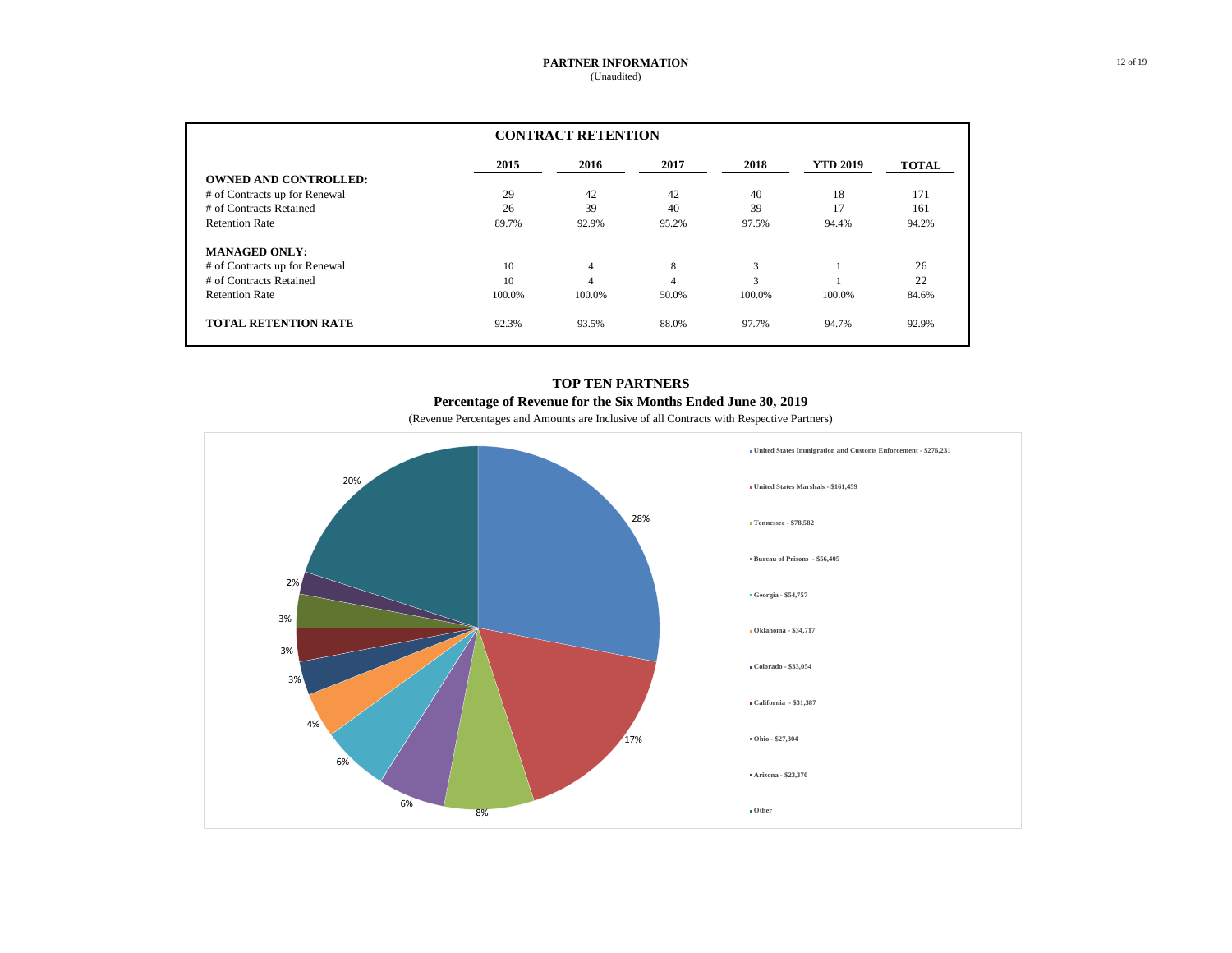## **FACILITY PORTFOLIO** 13 of 19

| <b>Facility Name</b>                                                                                                                          | Year<br><b>Constructed/Acquired</b><br>(A) | <b>Primary Customer</b>  | Design         | <b>Security Level</b> | <b>Facility Type</b> | <b>Term</b> | <b>Remaining</b><br><b>Renewal Options</b> | <b>Compensated</b><br>Occupancy % for<br>the Quarter<br>ended 6/30/19 |
|-----------------------------------------------------------------------------------------------------------------------------------------------|--------------------------------------------|--------------------------|----------------|-----------------------|----------------------|-------------|--------------------------------------------|-----------------------------------------------------------------------|
|                                                                                                                                               |                                            |                          | Capacity $(B)$ |                       | (C)                  |             | <b>(D)</b>                                 |                                                                       |
| <b>CoreCivic Safety Facilities:</b><br><b>Safety-Owned and Managed:</b><br>Central Arizona Florence Correctional Complex<br>Florence, Arizona | 1994, 1998, 1999, 2004                     | <b>USMS</b>              | 4,128          | Multi                 | Detention            | Sep-23      | $(1)$ 5 year                               | 108.39%                                                               |
| Eloy Detention Center<br>Eloy, Arizona                                                                                                        | 1995, 1996                                 | ICE                      | 1,500          | Medium                | Detention            | Indefinite  | $\overline{\phantom{a}}$                   | 99.00%                                                                |
| La Palma Correctional Center<br>Eloy, Arizona                                                                                                 | 2008                                       | ICE                      | 3,060          | Multi                 | Detention            | Indefinite  | $\overline{\phantom{a}}$                   | 83.54%                                                                |
| Red Rock Correctional Center (E)<br>Eloy, Arizona                                                                                             | 2006, 2016                                 | State of Arizona         | 2,024          | Medium                | Correctional         | $Jul-26$    | $(2)$ 5 year                               | 97.35%                                                                |
| Saguaro Correctional Facility<br>Eloy, Arizona                                                                                                | 2007                                       | State of Hawaii          | 1,896          | Multi                 | Correctional         | $Jun-20$    | $(1)$ 1 year                               | 87.42%                                                                |
| Leo Chesney Correctional Center<br>Live Oak, California                                                                                       | 1989                                       |                          | 240            | $\sim$                |                      |             | $\overline{\phantom{a}}$                   | $0.00\%$                                                              |
| Otay Mesa Detention Center<br>San Diego, California                                                                                           | 2015                                       | ICE                      | 1,482          | Minimum/<br>Medium    | Detention            | $Jun-20$    | $(1)$ 3 year                               | 93.00%                                                                |
| <b>Bent County Correctional Facility</b><br>Las Animas, Colorado                                                                              | 1992, 1997, 2008                           | State of Colorado        | 1,420          | Medium                | Correctional         | $Jun-20$    | $\overline{\phantom{a}}$                   | 97.29%                                                                |
| Crowley County Correctional Facility<br>Olney Springs, Colorado                                                                               | 2003, 2004                                 | State of Colorado        | 1,794          | Medium                | Correctional         | $Jun-20$    | $\overline{\phantom{a}}$                   | 98.25%                                                                |
| Huerfano County Correctional Center<br>Walsenburg, Colorado                                                                                   | 1997                                       | $\overline{\phantom{a}}$ | 752            | Medium                | Correctional         |             | $\overline{a}$                             | $0.00\%$                                                              |
| Kit Carson Correctional Center<br>Burlington, Colorado                                                                                        | 1998, 2008                                 | $\overline{\phantom{a}}$ | 1,488          | Medium                | Correctional         |             | $\overline{\phantom{a}}$                   | 0.00%                                                                 |
| Coffee Correctional Facility (F)<br>Nicholls, Georgia                                                                                         | 1998, 1999, 2010                           | State of Georgia         | 2,312          | Medium                | Correctional         | $Jun-19$    | $(15)$ 1 year                              | 113.49%                                                               |
| Jenkins Correctional Center (F)<br>Millen, Georgia                                                                                            | 2012                                       | State of Georgia         | 1,124          | Medium                | Correctional         | $Jun-19$    | $(16)$ 1 year                              | 100.38%                                                               |
| McRae Correctional Facility<br>McRae, Georgia                                                                                                 | 2000, 2002, 2012                           | $\rm{BOP}$               | 1,978          | Medium                | Correctional         | $Nov-20$    | $(1)$ 2 year                               | 82.56%                                                                |
| <b>Stewart Detention Center</b><br>Lumpkin, Georgia                                                                                           | 2004                                       | ICE                      | 1,752          | Medium                | Detention            | Indefinite  | $\overline{\phantom{a}}$                   | 110.05%                                                               |
| Wheeler Correctional Facility (F)<br>Alamo, Georgia                                                                                           | 1998, 1999, 2010                           | State of Georgia         | 2,312          | Medium                | Correctional         | $Jun-19$    | $(15)$ 1 year                              | 113.48%                                                               |
| Leavenworth Detention Center<br>Leavenworth, Kansas                                                                                           | 1992, 2000, 2004,<br>2008                  | <b>USMS</b>              | 1,033          | Maximum               | Detention            | Dec-21      | $(1)$ 5 year                               | 83.63%                                                                |
| Lee Adjustment Center<br>Beattyville, Kentucky                                                                                                | 1998                                       | Commonwealth of Kentucky | 816            | Multi                 | Correctional         | $Jun-20$    | $(1)$ 1 year                               | 102.13%                                                               |
| Marion Adjustment Center<br>St. Mary, Kentucky                                                                                                | 1998                                       |                          | 826            | Minimum/<br>Medium    | Correctional         |             |                                            | 0.00%                                                                 |
| Southeast Kentucky Correctional Facility (G)<br>Wheelwright, Kentucky                                                                         | 1998                                       |                          | 656            | Minimum/<br>Medium    | Correctional         |             | $\overline{\phantom{a}}$                   | 0.00%                                                                 |
| Prairie Correctional Facility<br>Appleton, Minnesota                                                                                          | 1991                                       |                          | 1,600          | Medium                | Correctional         |             | $\overline{\phantom{a}}$                   | 0.00%                                                                 |
| Adams County Correctional Center<br>Adams County, Mississippi                                                                                 | 2008                                       | <b>BOP</b>               | 2,232          | Medium                | Correctional         | Aug-19      | $\overline{\phantom{a}}$                   | 95.07%                                                                |
| Tallahatchie County Correctional Facility (H)<br>Tutwiler, Mississippi                                                                        | 2000, 2007, 2008                           | <b>USMS</b>              | 2,672          | Multi                 | Correctional         | $Jun-20$    | Indefinite                                 | 84.02%                                                                |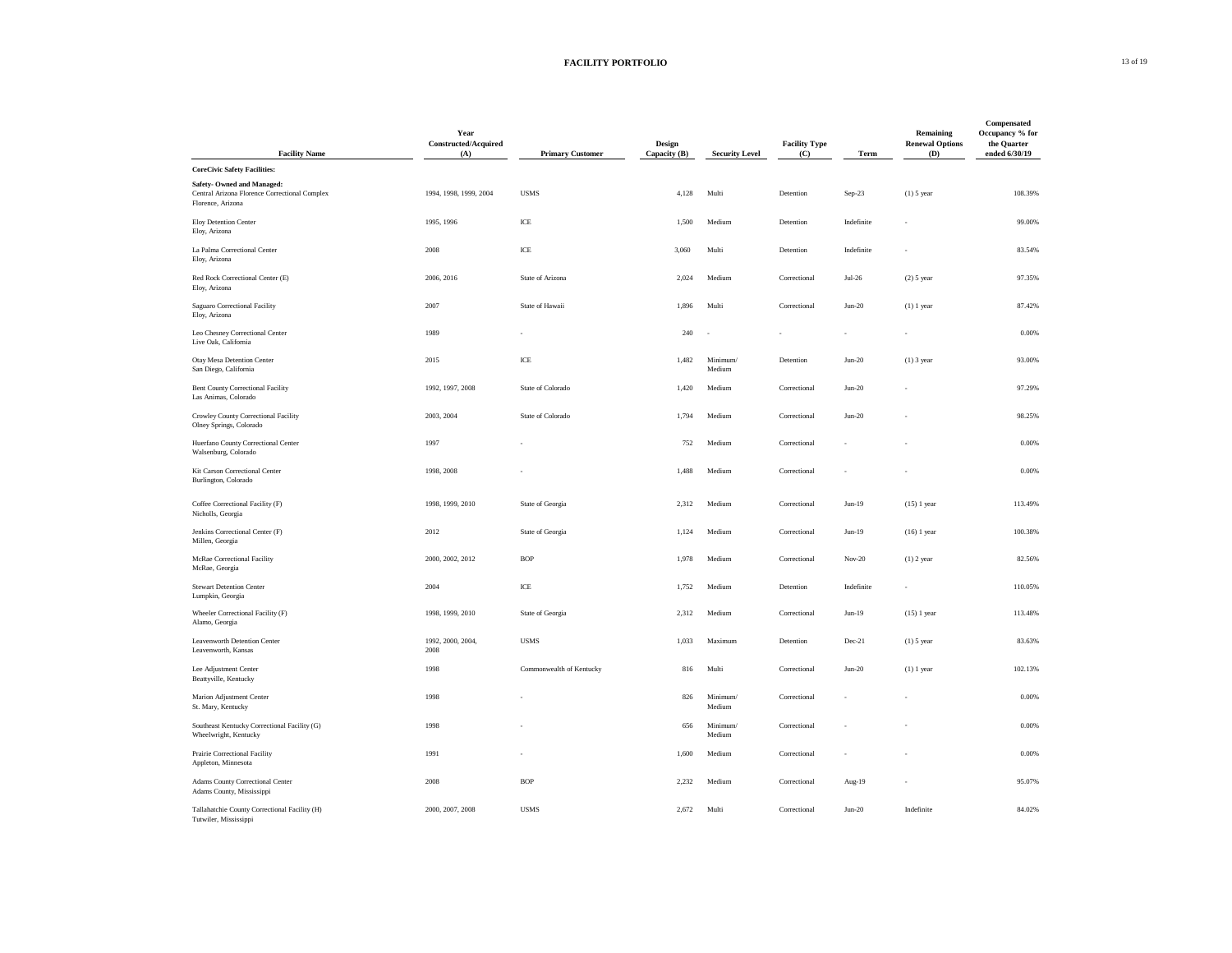| <b>Facility Name</b>                                              | Year<br>Constructed/Acquired<br>(A) | <b>Primary Customer</b>    | <b>Design</b><br>Capacity $(B)$ | <b>Security Level</b> | <b>Facility Type</b><br>(C) | <b>Term</b>    | Remaining<br><b>Renewal Options</b><br><b>(D)</b> | Compensated<br>Occupancy % for<br>the Quarter<br>ended 6/30/19 |
|-------------------------------------------------------------------|-------------------------------------|----------------------------|---------------------------------|-----------------------|-----------------------------|----------------|---------------------------------------------------|----------------------------------------------------------------|
| Crossroads Correctional Center (I)<br>Shelby, Montana             | 1999                                | State of Montana           | 664                             | Multi                 | Correctional                | $Jun-21$       | $(1)$ 2 year                                      | 104.28%                                                        |
| Nevada Southern Detention Center<br>Pahrump, Nevada               | 2010                                | <b>USMS</b>                | 1,072                           | Medium                | Detention                   | Sep-20         | $(2)$ 5 year                                      | 93.50%                                                         |
| Elizabeth Detention Center<br>Elizabeth, New Jersey               | 1963                                | ICE                        | 300                             | Minimum               | Detention                   | Aug-19         | $(2)$ 1 year                                      | 96.08%                                                         |
| Cibola County Corrections Center<br>Milan, New Mexico             | 1994, 1999                          | <b>USMS</b>                | 1,129                           | Medium                | Detention                   | Indefinite     | $\overline{\phantom{a}}$                          | 94.66%                                                         |
| Northwest New Mexico Correctional Center<br>Grants, New Mexico    | 1989, 2000                          | <b>State of New Mexico</b> | 596                             | Multi                 | Correctional                | $Jun-20$       | $\overline{\phantom{a}}$                          | 117.52%                                                        |
| <b>Torrance County Detention Facility</b><br>Estancia, New Mexico | 1990, 1997                          | ICE                        | 910                             | Multi                 | Detention                   | May-24         | Indefinite                                        | 0.00%                                                          |
| Lake Erie Correctional Institution (J)<br>Conneaut, Ohio          | 2011                                | State of Ohio              | 1,798                           | Medium                | Correctional                | $Jun-32$       | Indefinite                                        | 98.31%                                                         |
| Northeast Ohio Correctional Center<br>Youngstown, Ohio            | 1997                                | State of Ohio              | 2,016                           | Medium                | Correctional                | $Jun-32$       | Indefinite                                        | 92.42%                                                         |
| Cimarron Correctional Facility (K)<br>Cushing, Oklahoma           | 1997, 2008                          | State of Oklahoma          | 1,692                           | Multi                 | Correctional                | $Jun-20$       | $\overline{\phantom{a}}$                          | 96.05%                                                         |
| Davis Correctional Facility (K)<br>Holdenville, Oklahoma          | 1996, 2008                          | State of Oklahoma          | 1,670                           | Multi                 | Correctional                | $Jun-20$       | $\overline{\phantom{a}}$                          | 98.58%                                                         |
| Diamondback Correctional Facility<br>Watonga, Oklahoma            | 1998, 2000                          | $\overline{\phantom{a}}$   | 2,160                           | Multi                 | Correctional                |                | $\overline{\phantom{a}}$                          | 0.00%                                                          |
| Shelby Training Center<br>Memphis, Tennessee                      | 1986, 1995                          | $\overline{\phantom{a}}$   | 200                             | $\sim$                | $\overline{\phantom{a}}$    | $\overline{a}$ | $\overline{\phantom{a}}$                          | 0.00%                                                          |
| Trousdale Turner Correctional Center<br>Hartsville, Tennessee     | 2015                                | <b>State of Tennessee</b>  | 2,552                           | Multi                 | Correctional                | $Jan-21$       | $\overline{\phantom{a}}$                          | 98.44%                                                         |
| West Tennessee Detention Facility<br>Mason, Tennessee             | 1990, 1996                          | <b>USMS</b>                | 600                             | Multi                 | Detention                   | $Sep-19$       | $(5)$ 2 year                                      | 84.35%                                                         |
| Whiteville Correctional Facility (L)<br>Whiteville, Tennessee     | 1998                                | State of Tennessee         | 1,536                           | Medium                | Correctional                | $Jun-21$       |                                                   | 97.59%                                                         |
| <b>Eden Detention Center</b><br>Eden, Texas                       | 1995                                | <b>USMS</b>                | 1,422                           | Medium                | Detention                   | Indefinite     | $\overline{\phantom{a}}$                          | 0.00%                                                          |
| <b>Houston Processing Center</b><br>Houston, Texas                | 1984, 2005                          | $\rm ICE$                  | 1,000                           | Medium                | Detention                   | Aug-19         | $(7)$ 1 month                                     | 93.68%                                                         |
| Laredo Processing Center<br>Laredo, Texas                         | 1985, 1990                          | $\rm ICE$                  | 258                             | Minimum/<br>Medium    | Detention                   | $Jul-23$       | Indefinite                                        | 149.87%                                                        |
| South Texas Family Residential Center<br>Dilley, Texas            | 2014                                | $\rm ICE$                  | 2,400                           |                       | Residential                 | $Sep-21$       | $\overline{\phantom{a}}$                          | 100.00%                                                        |
| T. Don Hutto Residential Center<br>Taylor, Texas                  | 1997                                | $\rm ICE$                  | 512                             | Medium                | Detention                   | $Jul-19$       | $(6)$ 1 month                                     | 92.72%                                                         |
| Webb County Detention Center<br>Laredo, Texas                     | 1998                                | $\rm ICE$                  | 480                             | Medium                | Detention                   | Feb-23         | $\overline{\phantom{a}}$                          | 106.99%                                                        |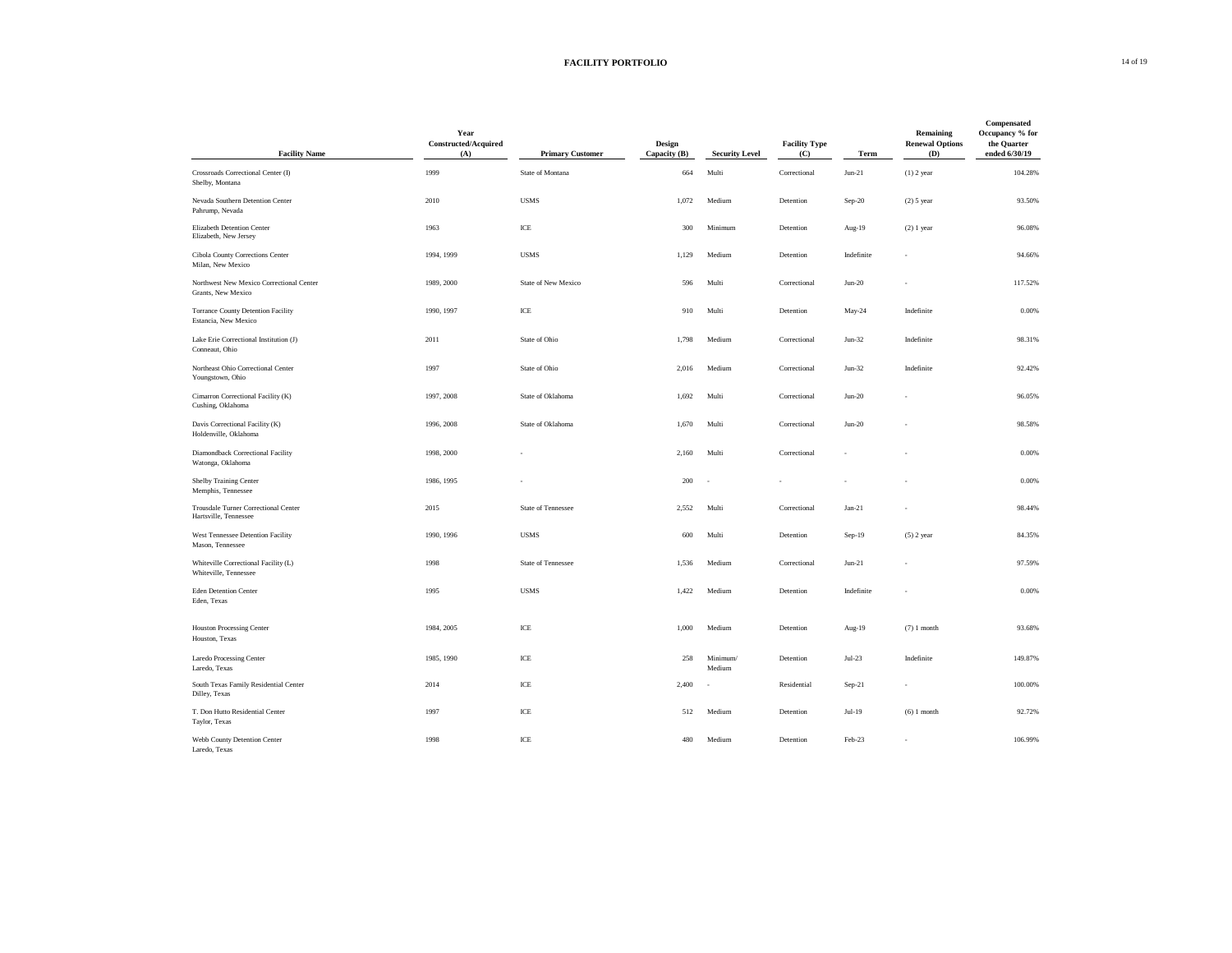## **FACILITY PORTFOLIO** 15 of 19

| <b>Facility Name</b>                                                                | Year<br><b>Constructed/Acquired</b><br>(A) | <b>Primary Customer</b>   | <b>Design</b><br>Capacity (B) | <b>Security Level</b>    | <b>Facility Type</b><br>(C) | <b>Term</b> | Remaining<br><b>Renewal Options</b><br><b>(D)</b> | Compensated<br>Occupancy % for<br>the Quarter<br>ended 6/30/19 |
|-------------------------------------------------------------------------------------|--------------------------------------------|---------------------------|-------------------------------|--------------------------|-----------------------------|-------------|---------------------------------------------------|----------------------------------------------------------------|
|                                                                                     |                                            |                           |                               |                          |                             |             |                                                   |                                                                |
| <b>Safety-Managed Only:</b><br>Citrus County Detention Facility<br>Lecanto, Florida | 1992, 2007                                 | Citrus County, FL         | 760                           | Multi                    | Detention                   | Sep-20      | Indefinite                                        | 81.39%                                                         |
| Lake City Correctional Facility<br>Lake City, Florida                               | 1997, 2005                                 | State of Florida          | 893                           | Medium                   | Correctional                | $Jun-20$    | Indefinite                                        | 98.72%                                                         |
| Marion County Jail<br>Indianapolis, Indiana                                         | 1997, 2005                                 | Marion County, IN         | 1,030                         | Multi                    | Detention                   | Dec-27      |                                                   | 119.71%                                                        |
| Hardeman County Correctional Facility<br>Whiteville, Tennessee                      | 1997                                       | State of Tennessee        | 2,016                         | Medium                   | Correctional                | $May-18$    |                                                   | 97.33%                                                         |
| Metro-Davidson County Detention Facility<br>Nashville, Tennessee                    | 1992, 1995, 2011                           | Davidson County, TN       | 1,348                         | Multi                    | Detention                   | $Jan-20$    |                                                   | 59.87%                                                         |
| Silverdale Facilities<br>Chattanooga, Tennessee                                     | 1985, 1997, 1998,<br>2005, 2008            | Hamilton County, TN       | 1,046                         | Multi                    | Detention                   | $Sep-21$    | $(4)$ 4 year                                      | 94.18%                                                         |
| South Central Correctional Center<br>Clifton, Tennessee                             | 1992, 1994, 1995,<br>2005                  | <b>State of Tennessee</b> | 1,676                         | Medium                   | Correctional                | $Jun-20$    |                                                   | 97.38%                                                         |
| Total design capacity for CoreCivic Safety Facilities (51 Facilities)               |                                            |                           | 72,833                        |                          |                             |             |                                                   | 83.3%                                                          |
| <b>CoreCivic Community Facilities:</b>                                              |                                            |                           |                               |                          |                             |             |                                                   |                                                                |
| <b>Oracle Transitional Center</b><br>Tucson, Arizona                                | 2017                                       | <b>BOP</b>                | 92                            | $\sim$                   | Community<br>Corrections    | Aug-19      | $-$                                               | 39.76%                                                         |
| <b>CAI Boston Avenue</b><br>San Diego, California                                   | 2013                                       | State of California       | $120 -$                       |                          | Community<br>Corrections    | $Jun-20$    | $(2)$ 1 year                                      | 95.89%                                                         |
| CAI Ocean View<br>San Diego, California                                             | 2013                                       | <b>BOP</b>                | 483                           | $\sim$ $-$               | Community<br>Corrections    | May-20      | $(1)$ 1 year                                      | 100.03%                                                        |
| <b>Adams Transitional Center</b><br>Denver, Colorado                                | 2017                                       | <b>Adams County</b>       | 102 -                         |                          | Community<br>Corrections    | $Jun-19$    |                                                   | 96.50%                                                         |
| Arapahoe Community Treatment Center<br>Englewood, Colorado                          | 2017                                       | Arapahoe County           | $135 -$                       |                          | Community<br>Corrections    | $Jun-19$    |                                                   | 88.66%                                                         |
| <b>Boulder Community Treatment Center</b><br>Boulder, Colorado                      | 2016                                       | <b>Boulder County</b>     | 69                            | $\sim$ $-$               | Community<br>Corrections    | $Jun-19$    | $\overline{\phantom{a}}$                          | 96.29%                                                         |
| Centennial Community Transition Center<br>Englewood, Colorado                       | 2016                                       | Arapahoe County           | 107                           | $\sim$                   | Community<br>Corrections    | $Jun-19$    | $\overline{\phantom{0}}$                          | 97.77%                                                         |
| Columbine Facility<br>Denver, Colorado                                              | 2016                                       | Denver County             | 60                            | $\sim$ $-$               | Community<br>Corrections    | $Jun-19$    |                                                   | 97.64%                                                         |
| <b>Commerce Transitional Center</b><br>Commerce City, Colorado                      | 2017                                       | <b>Adams County</b>       | 136                           | $\sim$                   | Community<br>Corrections    | $Jun-19$    | $\overline{\phantom{0}}$                          | 98.35%                                                         |
| Dahlia Facility<br>Denver, Colorado                                                 | 2016                                       | Denver County             | 120                           | $\sim$                   | Community<br>Corrections    | $Jun-19$    | $\overline{\phantom{a}}$                          | 96.96%                                                         |
| Fox Facility and Training Center<br>Denver, Colorado                                | 2016                                       | Denver County             | 90                            | $\overline{\phantom{a}}$ | Community<br>Corrections    | $Jun-19$    | $-$                                               | 88.89%                                                         |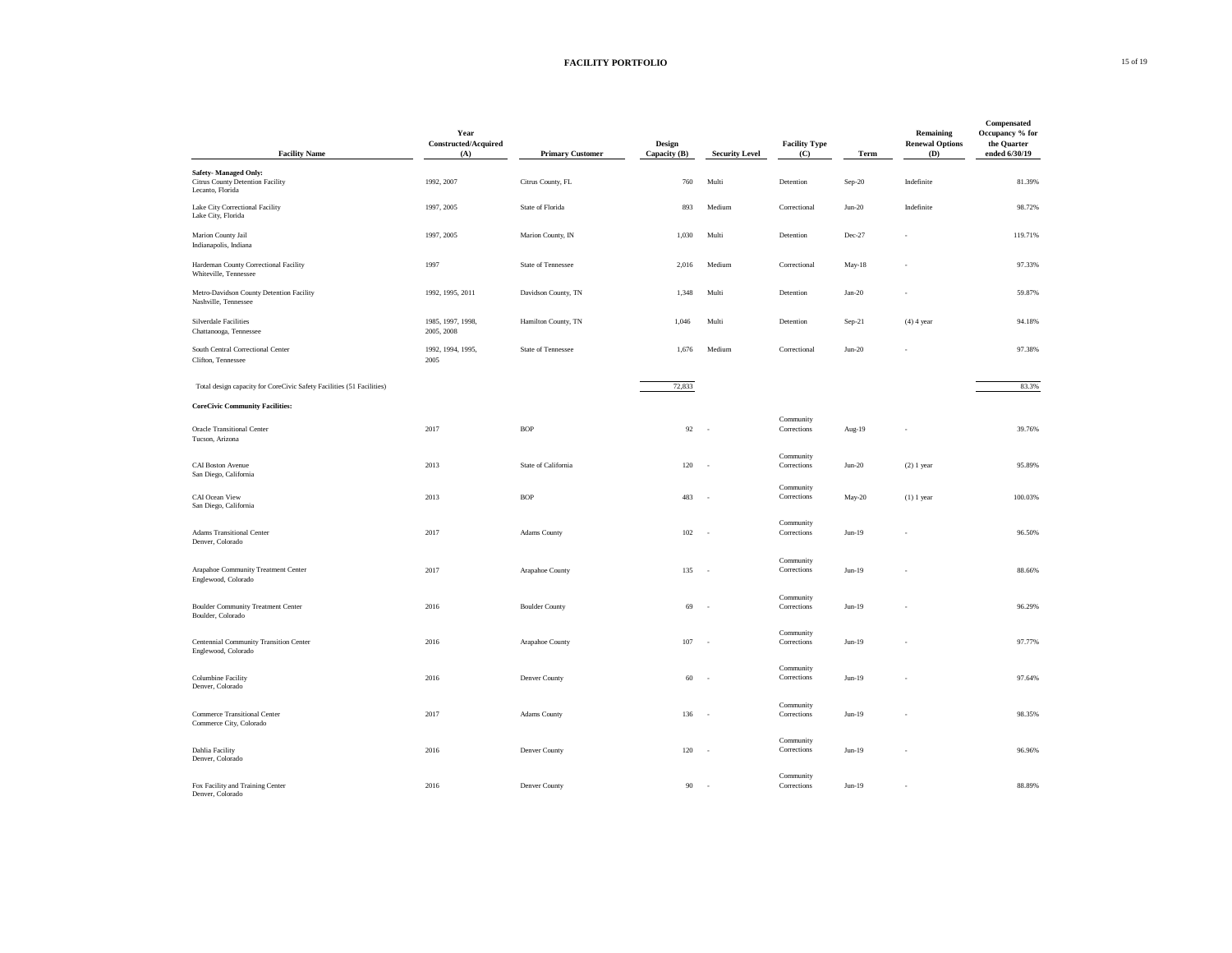| <b>Facility Name</b>                                             | Year<br>Constructed/Acquired<br>(A) | <b>Primary Customer</b> | <b>Design</b><br>Capacity (B) | <b>Security Level</b>    | <b>Facility Type</b><br>(C) | <b>Term</b> | <b>Remaining</b><br><b>Renewal Options</b><br><b>(D)</b> | Compensated<br>Occupancy % for<br>the Quarter<br>ended 6/30/19 |
|------------------------------------------------------------------|-------------------------------------|-------------------------|-------------------------------|--------------------------|-----------------------------|-------------|----------------------------------------------------------|----------------------------------------------------------------|
|                                                                  |                                     |                         |                               |                          |                             |             |                                                          |                                                                |
| Henderson Transitional Center<br>Henderson, Colorado             | 2017                                | <b>Adams County</b>     | 184                           | $\sim$                   | Community<br>Corrections    | $Jun-19$    |                                                          | 98.12%                                                         |
| <b>Longmont Community Treatment Center</b><br>Longmont, Colorado | 2016                                | <b>Boulder County</b>   | 69                            | $\overline{\phantom{a}}$ | Community<br>Corrections    | $Jun-19$    |                                                          | 96.59%                                                         |
| <b>Ulster Facility</b><br>Denver, Colorado                       | 2016                                | Denver County           | 90                            | $\sim$                   | Community<br>Corrections    | $Jun-19$    |                                                          | 91.68%                                                         |
| South Raleigh Reentry Center<br>Raleigh, North Carolina          | 2019                                | <b>BOP</b>              | 60                            | $\overline{\phantom{a}}$ | Community<br>Corrections    | $Jan-20$    |                                                          | 93.24%                                                         |
| <b>Carver Transitional Center</b><br>Oklahoma City, Oklahoma     | 2015                                | State of Oklahoma       | 494                           | $\overline{\phantom{a}}$ | Community<br>Corrections    | $Jun-19$    | $(3)$ 1 year                                             | 26.29%                                                         |
| Oklahoma City Transitional Center<br>Oklahoma City, Oklahoma     | 2017                                | State of Oklahoma       | 200                           | $\sim$                   | Community<br>Corrections    | $Jun-19$    | $(3)$ 1 year                                             | 93.24%                                                         |
| <b>Tulsa Transitional Center</b><br>Tulsa, Oklahoma              | 2015                                | State of Oklahoma       | 390                           | $\sim$ $-$               | Community<br>Corrections    | $Jun-19$    | $(3)$ 1 year                                             | 63.88%                                                         |
| Turley Residential Center<br>Tulsa, Oklahoma                     | 2015                                |                         | 289                           | $\sim$                   | Community<br>Corrections    |             |                                                          | 4.29%                                                          |
| Austin Residential Reentry Center<br>Del Valle, Texas            | 2015                                | <b>BOP</b>              | $116 -$                       |                          | Community<br>Corrections    | Aug-19      | $\sim$                                                   | 67.94%                                                         |
| <b>Austin Transitional Center</b><br>Del Valle, Texas            | 2015                                | <b>State of Texas</b>   | 460                           | $\sim$                   | Community<br>Corrections    | Aug-20      |                                                          | 88.15%                                                         |
| Corpus Christi Transitional Center<br>Corpus Christi, Texas      | 2015                                | <b>State of Texas</b>   | 160                           | $\overline{\phantom{a}}$ | Community<br>Corrections    | Aug-19      | $\overline{\phantom{0}}$                                 | 75.23%                                                         |
| <b>Dallas Transitional Center</b><br>Hutchins, Texas             | 2015                                | <b>State of Texas</b>   | $300 -$                       |                          | Community<br>Corrections    | Aug-20      | $\overline{\phantom{a}}$                                 | 88.75%                                                         |
| El Paso Multi-Use Facility<br>El Paso, Texas                     | 2015                                | <b>State of Texas</b>   | 360 -                         |                          | Community<br>Corrections    | Aug-20      | $\overline{\phantom{0}}$                                 | 81.27%                                                         |
| El Paso Transitional Center<br>El Paso, Texas                    | 2015                                | <b>State of Texas</b>   | 224                           | $\sim$                   | Community<br>Corrections    | Aug-20      |                                                          | 83.54%                                                         |
| Fort Worth Transitional Center<br>Fort Worth, Texas              | 2015                                | <b>State of Texas</b>   | 248                           | $\sim$ $-$               | Community<br>Corrections    | Aug-20      |                                                          | 78.66%                                                         |
| <b>Cheyenne Transitional Center</b><br>Cheyenne, Wyoming         | 2015                                | State of Wyoming        | 116                           | $\sim$ $-$               | Community<br>Corrections    | $Jun-20$    | $(2)$ 1 year                                             | 75.59%                                                         |
| Total design capacity for CoreCivic Community (27 Facilities)    |                                     |                         | 5,274                         |                          |                             |             |                                                          | 76.0%                                                          |
| Total Design Capacity for all Facilities as of June 30, 2019     |                                     |                         | 78,107                        |                          |                             |             |                                                          | 82.8%                                                          |
| <b>Less Idle Facilities (10 Facilities)</b>                      |                                     |                         | (10, 254)                     |                          |                             |             |                                                          | $0.0\%$                                                        |
| <b>Total Facilities, Excluding Idle Facilities</b>               |                                     |                         | 67,853                        |                          |                             |             |                                                          | 95.3%                                                          |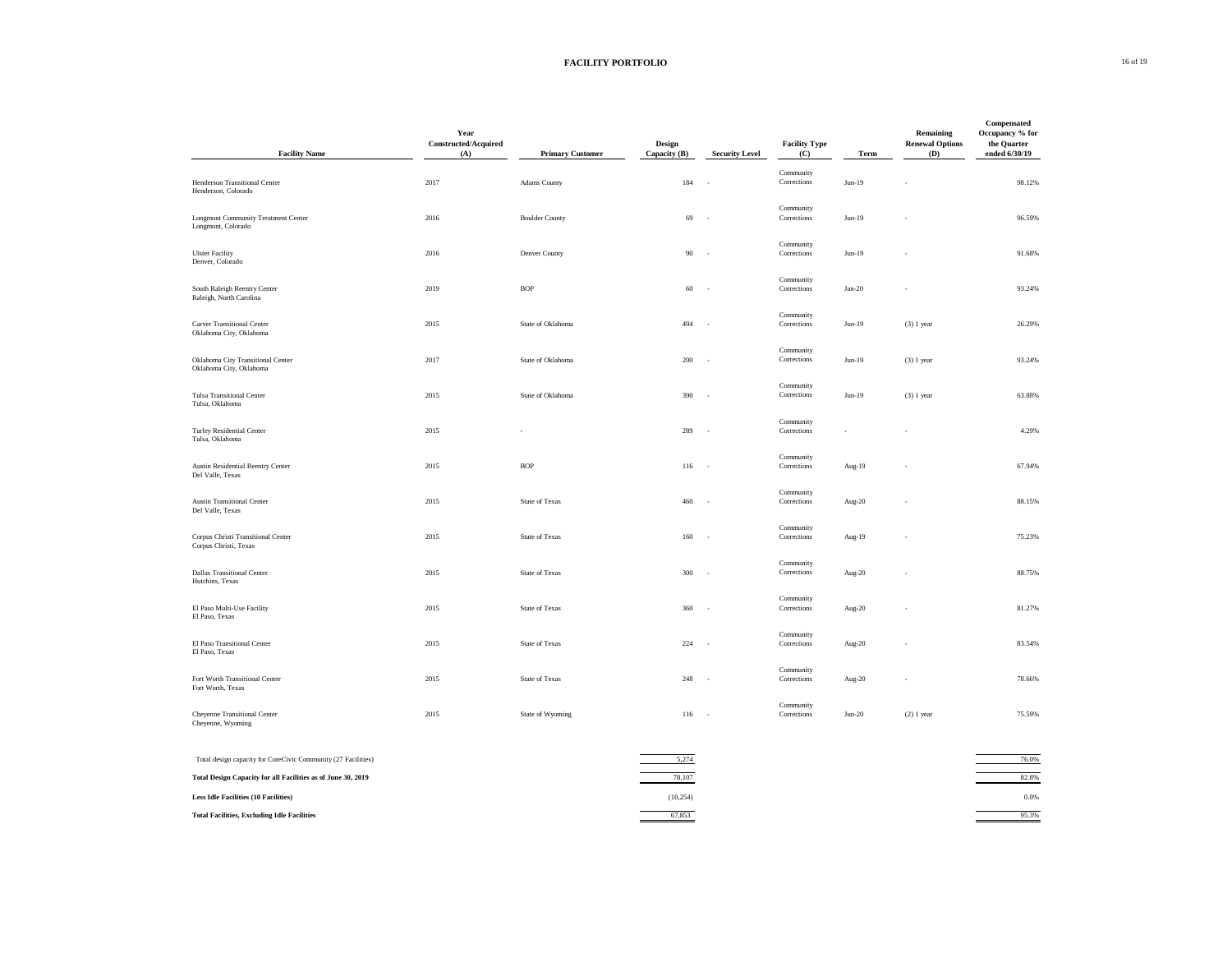## **FACILITY PORTFOLIO** 17 of 19

| <b>Property Name</b><br><b>CoreCivic Properties:</b>                         | Year<br><b>Constructed/Acquired</b><br>(A) | <b>Primary Customer</b>                                                   | <b>Design</b><br>Capacity (B) | <b>Square Footage</b> | <b>Property Type</b><br>(C) | <b>Term</b> | <b>Remaining</b><br><b>Renewal Options</b><br><b>(D)</b> | Occupancy % for<br>the Quarter<br>ended 6/30/19 |
|------------------------------------------------------------------------------|--------------------------------------------|---------------------------------------------------------------------------|-------------------------------|-----------------------|-----------------------------|-------------|----------------------------------------------------------|-------------------------------------------------|
|                                                                              |                                            |                                                                           |                               |                       |                             |             |                                                          |                                                 |
| ICE-Fayetteville<br>Fayetteville, Arkansas                                   | 2018                                       | GSA - U.S. Immigration and<br><b>Customs Enforcement</b>                  | $\overline{\phantom{0}}$      | 5,000                 | Government-<br>Leased       | May-27      | NA                                                       | 100.00%                                         |
| SSA-Harrison<br>Harrison, Arkansas                                           | 2018                                       | GSA - Social Security Administration                                      | $\overline{\phantom{a}}$      | 11,000                | Government-<br>Leased       | Dec-22      | <b>NA</b>                                                | 100.00%                                         |
| <b>SSA-Hot Springs</b><br>Hot Springs, Arkansas                              | 2018                                       | GSA - Social Security Administration                                      |                               | 11,000                | Government-<br>Leased       | Oct- $25$   | <b>NA</b>                                                | 100.00%                                         |
| California City Correctional Center<br>California City, California           | 1999                                       | State of California                                                       | 2,560                         | 522,000               | Correctional                | $Nov-20$    | Indefinite                                               | 100.00%                                         |
| Long Beach Community Corrections Center<br>Long Beach, California            | 2016                                       | The GEO Group, Inc.                                                       | 112                           | 16,000                | Community<br>Corrections    | $Jun-20$    | $(1)$ 5 year                                             | 100.00%                                         |
| Stockton Female Community Corrections Facility<br>Stockton, California       | 2017                                       | WestCare California, Inc.                                                 | 100                           | 15,000                | Community<br>Corrections    | Apr-21      | $(1)$ 5 year                                             | 100.00%                                         |
| Capital Commerce Center<br>Tallahassee, Florida                              | 2018                                       | State of Florida - Florida Dept. of<br>Business & Professional Regulation | $ \,$                         | 261,000               | Government-<br>Leased       | $Oct-27$    | $(2)$ 5 year                                             | 97.89%                                          |
| <b>Augusta Transitional Center</b><br>Augusta, Georgia                       | 2017                                       | Georgia Department of Corrections                                         | 230                           | 29,000                | Community<br>Corrections    | $Jun-20$    | $(3)$ 1 year                                             | 100.00%                                         |
| SSA-Milledgeville<br>Milledgeville, Georgia                                  | 2017                                       | GSA - Social Security Administration                                      |                               | 9,000                 | Government-<br>Leased       | $Jan-20$    | NA                                                       | 100.00%                                         |
| SSA-Baltimore<br>Baltimore, Maryland                                         | 2018                                       | GSA - Social Security Administration                                      | $\overline{\phantom{a}}$      | 541,000               | Government-<br>Leased       | Jan-34      | <b>NA</b>                                                | 100.00%                                         |
| MDHHS-Detroit<br>Detroit, Michigan                                           | 2019                                       | Michigan Department of<br>Technology, Management and<br><b>Budget</b>     | $\overline{\phantom{a}}$      | 37,000                | Government-<br>Leased       | $Jun-28$    | $(1)$ 6 year                                             | 100.00%                                         |
| SSA-Florissant<br>St Louis, Missouri                                         | 2018                                       | GSA - Social Security Administration                                      | $\overline{\phantom{a}}$      | 12,000                | Government-<br>Leased       | Apr-21      | NA                                                       | 100.00%                                         |
| IRS-Greenville<br>Greenville, North Carolina                                 | 2017                                       | GSA - Internal Revenue Service                                            | $\overline{\phantom{a}}$      | 13,000                | Government-<br>Leased       | Mar-24      | NA                                                       | 90.83%                                          |
| SSA-Rockingham<br>Rockingham, North Carolina                                 | 2017                                       | GSA - Social Security Administration                                      |                               | 8,000                 | Government-<br>Leased       | Mar-25      | NA                                                       | 100.00%                                         |
| IRS-Dayton NARA<br>Dayton, Ohio                                              | 2018                                       | GSA - Internal Revenue Service                                            |                               | 217,000               | Government-<br>Leased       | $Jan-23$    | $(2)$ 10 year                                            | 100.00%                                         |
| North Fork Correctional Facility<br>Sayre, Oklahoma                          | 1998, 2007                                 | State of Oklahoma                                                         | 2,400                         | 466,000               | Correctional                | $Jul-21$    | Indefinite                                               | 100.00%                                         |
| SSA-McAlester<br>McAlester, Oklahoma                                         | 2018                                       | GSA - Social Security Administration                                      | $\overline{a}$                | 9,000                 | Government-<br>Leased       | May-21      | <b>NA</b>                                                | 100.00%                                         |
| SSA-Poteau<br>Poteau, Oklahoma                                               | 2018                                       | GSA - Social Security Administration                                      | $\overline{\phantom{a}}$      | 6,000                 | Government-<br>Leased       | Apr-22      | NA                                                       | 100.00%                                         |
| <b>Broad Street Residential Reentry Center</b><br>Philadelphia, Pennsylvania | 2015                                       | The GEO Group, Inc.                                                       | 150                           | 18,000                | Community<br>Corrections    | $Jul-19$    | $(4)$ 5 year                                             | 100.00%                                         |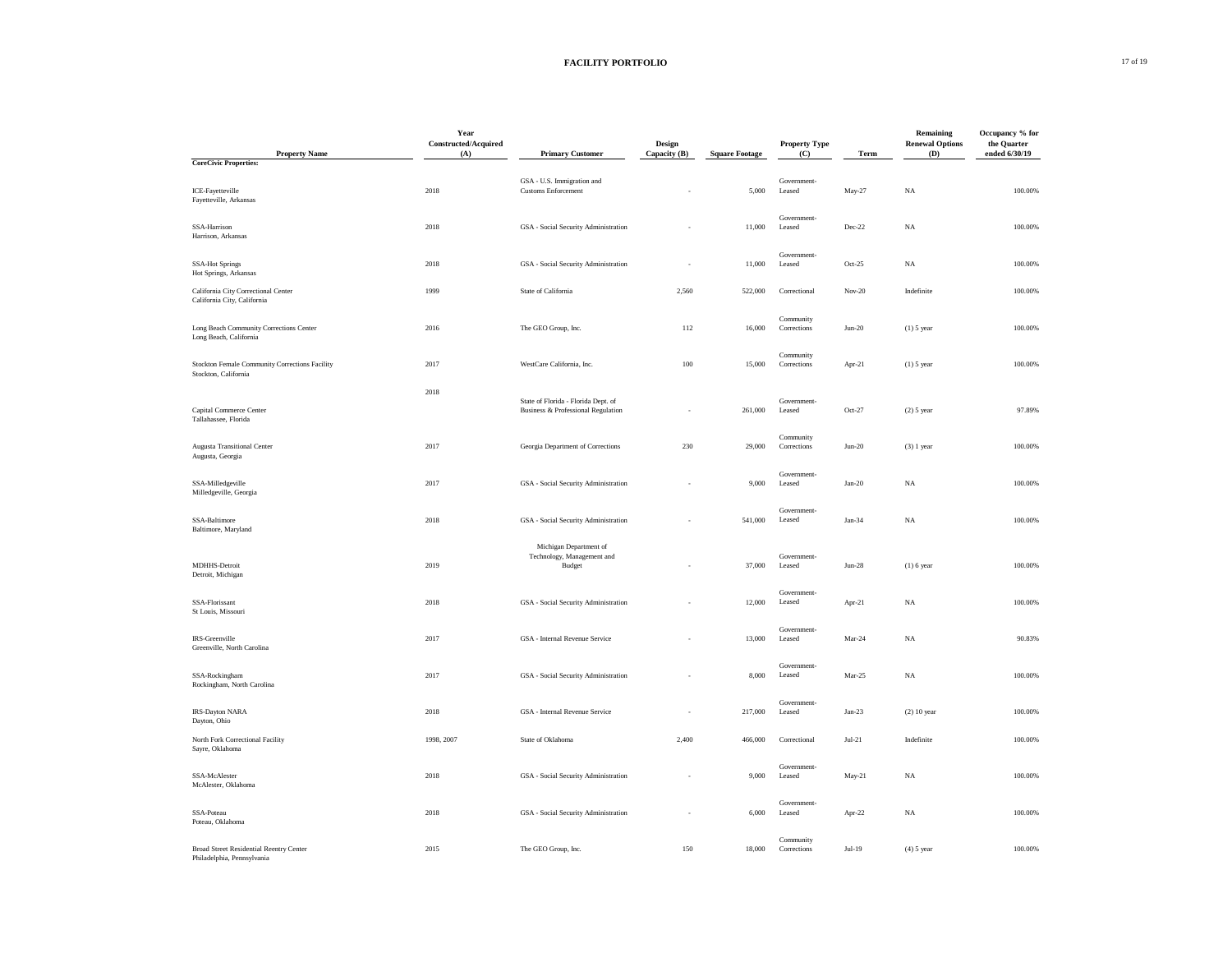## **FACILITY PORTFOLIO** 18 of 19

| <b>Property Name</b>                                                          | Year<br>Constructed/Acquired<br>(A) | <b>Primary Customer</b>                  | Design<br>Capacity (B)   | <b>Square Footage</b> | <b>Property Type</b><br>(C) | <b>Term</b> | <b>Remaining</b><br><b>Renewal Options</b><br><b>(D)</b> | Occupancy % for<br>the Quarter<br>ended 6/30/19 |
|-------------------------------------------------------------------------------|-------------------------------------|------------------------------------------|--------------------------|-----------------------|-----------------------------|-------------|----------------------------------------------------------|-------------------------------------------------|
| Roth Hall Residential Reentry Center<br>Philadelphia, Pennsylvania            | 2015                                | The GEO Group, Inc.                      | 136                      | 18,000                | Community<br>Corrections    | $Jul-19$    | $(4)$ 5 year                                             | 100.00%                                         |
| Walker Hall Residential Reentry Center<br>Philadelphia, Pennsylvania          | 2015                                | The GEO Group, Inc.                      | 144                      | 18,000                | Community<br>Corrections    | $Jul-19$    | $(4)$ 5 year                                             | 100.00%                                         |
| DHS-Chattanooga<br>Chattanooga, Tennessee                                     | 2018                                | GSA - Department of Homeland<br>Security | $\overline{\phantom{a}}$ | 5,000                 | Government-<br>Leased       | Apr-20      | NA                                                       | 100.00%                                         |
| DHS-Knoxville<br>Knoxville, Tennessee                                         | 2018                                | GSA - Department of Homeland<br>Security | $\overline{a}$           | 5,000                 | Government-<br>Leased       | $Oct-19$    | NA                                                       | 100.00%                                         |
| <b>SSA-Balch Springs</b><br><b>Balch Springs</b> , Texas                      | 2018                                | GSA - Social Security Administration     |                          | 16,000                | Government-<br>Leased       | $Nov-33$    | NA                                                       | 100.00%                                         |
| SSA-Bryan<br>Bryan, Texas                                                     | 2018                                | GSA - Social Security Administration     |                          | 10,000                | Government-<br>Leased       | $Mar-22$    | NA                                                       | 100.00%                                         |
| SSA-Denton<br>Denton, Texas                                                   | 2018                                | GSA - Social Security Administration     |                          | 10,000                | Government-<br>Leased       | Jan-26      | NA                                                       | 100.00%                                         |
| SSA-Marshall<br>Marshall, Texas                                               | 2018                                | GSA - Social Security Administration     |                          | 7,000                 | Government-<br>Leased       | Dec-28      | NA                                                       | 100.00%                                         |
| Total Design Capacity and Square Footage of Leased Properties (27 Properties) |                                     |                                          | 5,832                    | 2,295,000             |                             |             |                                                          | 99.7%                                           |

#### **Expansion and Development Projects:**

| <b>Design</b><br>Capacity (B) | Project<br><b>Description</b> | <b>Estimated</b><br><b>Total</b><br><b>Investment</b><br>(in millions) | <b>Spent</b><br>through<br>6/30/19<br>(in millions) | <b>Segment</b>       |
|-------------------------------|-------------------------------|------------------------------------------------------------------------|-----------------------------------------------------|----------------------|
| 2,432                         | New Correctional<br>Facility  | $$155.0 - $160.0$                                                      | \$109.3                                             | CoreCivic Properties |
| 512                           | Expansion                     | \$42.0                                                                 | \$33.2                                              | CoreCivic Safety     |

| <b>Facility Name</b>                                | <b>Estimated Completion</b> | <b>Potential Customer(s)</b> | Design<br>Capacity (B) | Project<br><b>Description</b> | <b>Investment</b><br>(in millions) | 6/30/19<br>(in millions) | <b>Segment</b>     |
|-----------------------------------------------------|-----------------------------|------------------------------|------------------------|-------------------------------|------------------------------------|--------------------------|--------------------|
| Lansing Correctional Facility<br>Lansing, Kansas    | First quarter 2020          | State of Kansas              | 2,432                  | New Correctional<br>Facility  | $$155.0 - $160.0$                  | \$109.3                  | CoreCivic Properti |
| Otay Mesa Detention Center<br>San Diego, California | Fourth quarter 2019         | USMS and ICE                 | 512                    | Expansion                     | \$42.0                             | \$33.2                   | CoreCivic Safety   |